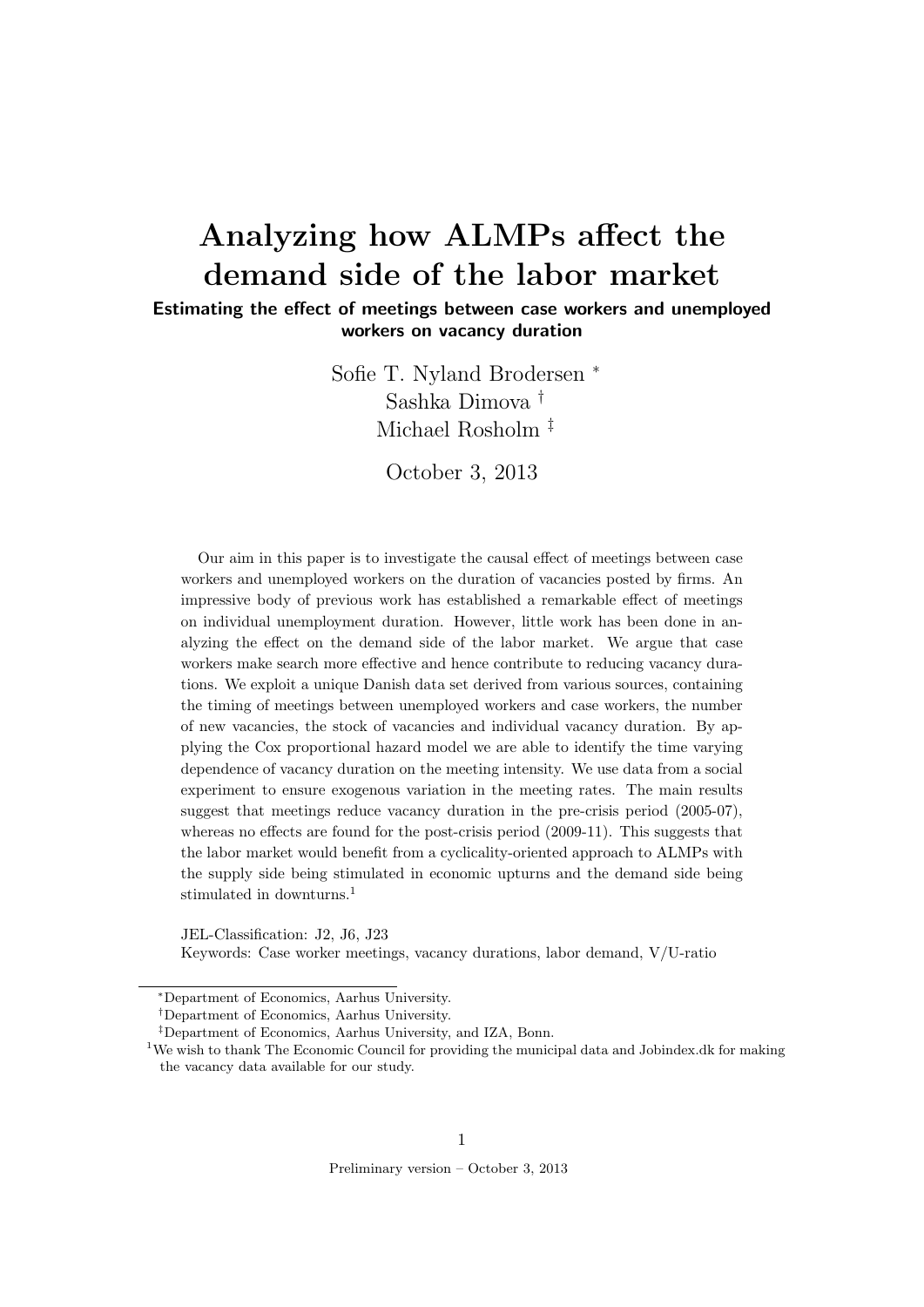## **Contents**

| $\mathbf{1}$ | <b>Introduction</b>                    | 3  |
|--------------|----------------------------------------|----|
|              | 2 Theoretical model and considerations | 5. |
|              | 3 Institutional settings and data      | 7  |
|              | 4 Econometric specification            | 13 |
|              | 5 Results                              | 15 |
|              | 6 Sensitivity analysis                 | 18 |
| $\mathbf{7}$ | <b>Discussion and conclusion</b>       | 22 |

Preliminary version – October 3, 2013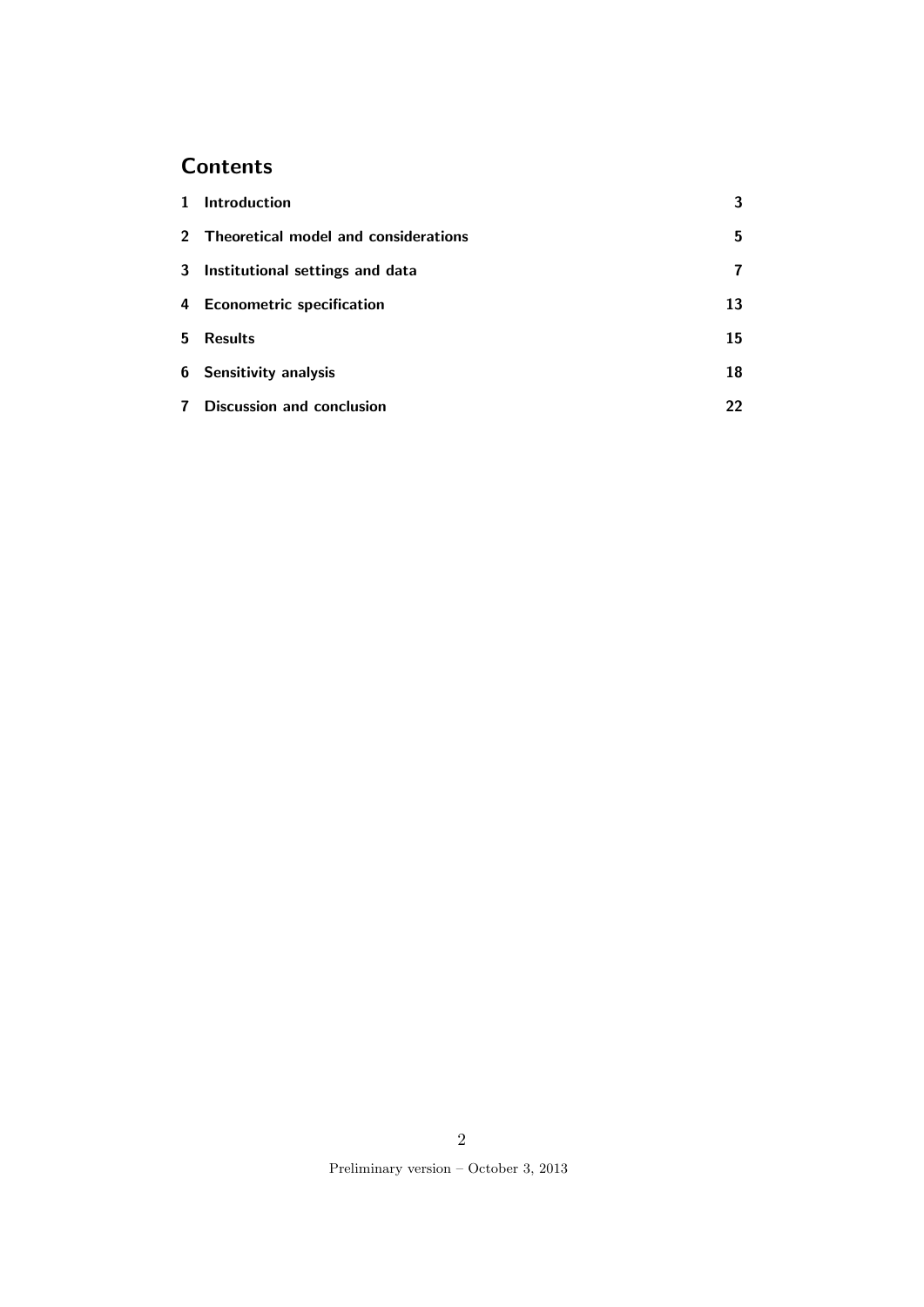### 1 Introduction

An impressive body of previous work has established a remarkable effect of meetings with caseworkers on individual unemployment duration, see e.g. Rosholm (2013). However, to our knowledge, no work has been done on how these meetings affect labor demand, which is crucial for establishing whether an impact at the level of the individual unemployed worker translates into general equilibrium effects and may reduce the overall unemployment rate rather than just lead to a reshuffling of a given number of jobs. Likewise there is little information about the importance of different hiring channels in the attempt to fill in vacancy. Since meetings play important role in reducing unemployment one can argue that they are important channel for hires. The main goal of this paper is to develop new empirical evidence which can aid understanding of the effect of meetings on vacancy duration. We also explore how does the answer changes depending on the market thightness. Finally, we want to see if at all the effect of meetings on vacancy duration varies when we take into account gender and skill level of the unemployed. These questions are addressed exploiting a unique Danish data set derived from various sources, containing individual unemployment duration, the precise timing of meetings between unemployed workers and case workers, and all new vacancies posted on the internet, the duration of each of these vacancies. There are both observed and unobserved factors that determine how fast one vacancy will be filled across municipalities, and these factors are directly or indirectly related with the meeting rates. For instance one can argue that higher unemployment may drive higher meeting rates and can also shorten vacancy duration if there are more workers applying for the same stock of vacancies. Or some other unobserved variable may jointly determine both high meeting rates and high probabilities to fill in vacancies Thus in order to eliminate the potential for endogeneity we use data from two different social experiments run in 2005 and 2008 in different municipalities in Denmark. The choice of municipalities was not random but when we look at the municipalities characteristics before the quasi-natural experiment took place we can safely conclude that there are no significant differences between the municipalities. With the random variation in the meeting rates we could safely infer casual relationship of meetings on vacancy duration. Specifically, we apply parametric and semiparametric duration models to identify the causal effect of meetings on the vacancy duration.

#### Background

The Danish model of the labor market has received much attention in the rest of Europe lately, because it has been able to sustain high participation rates and low unemployment rates during the past 15 years. Especially the structural unemployment rate estimated at 3.5% is noticed. It has been argued that the key to this successful performance is the Flexicurity model. The Flexicurity model consists of three elements; 1) flexible hiring and firing rules and regulations, 2) a generous unemployment insurance (UI) and unemployment assistance (UA) system, and 3) active labor market policies ensuring the availability and the qualification level of unemployed workers. As the Danish labor market has always been flexible and had generous compensation schemes for unemployed workers, it is the latter, intensive active labor market policies, which were intensified from 1994 onwards that have been perceived as the culprit. Still, the direct effects on earnings and employment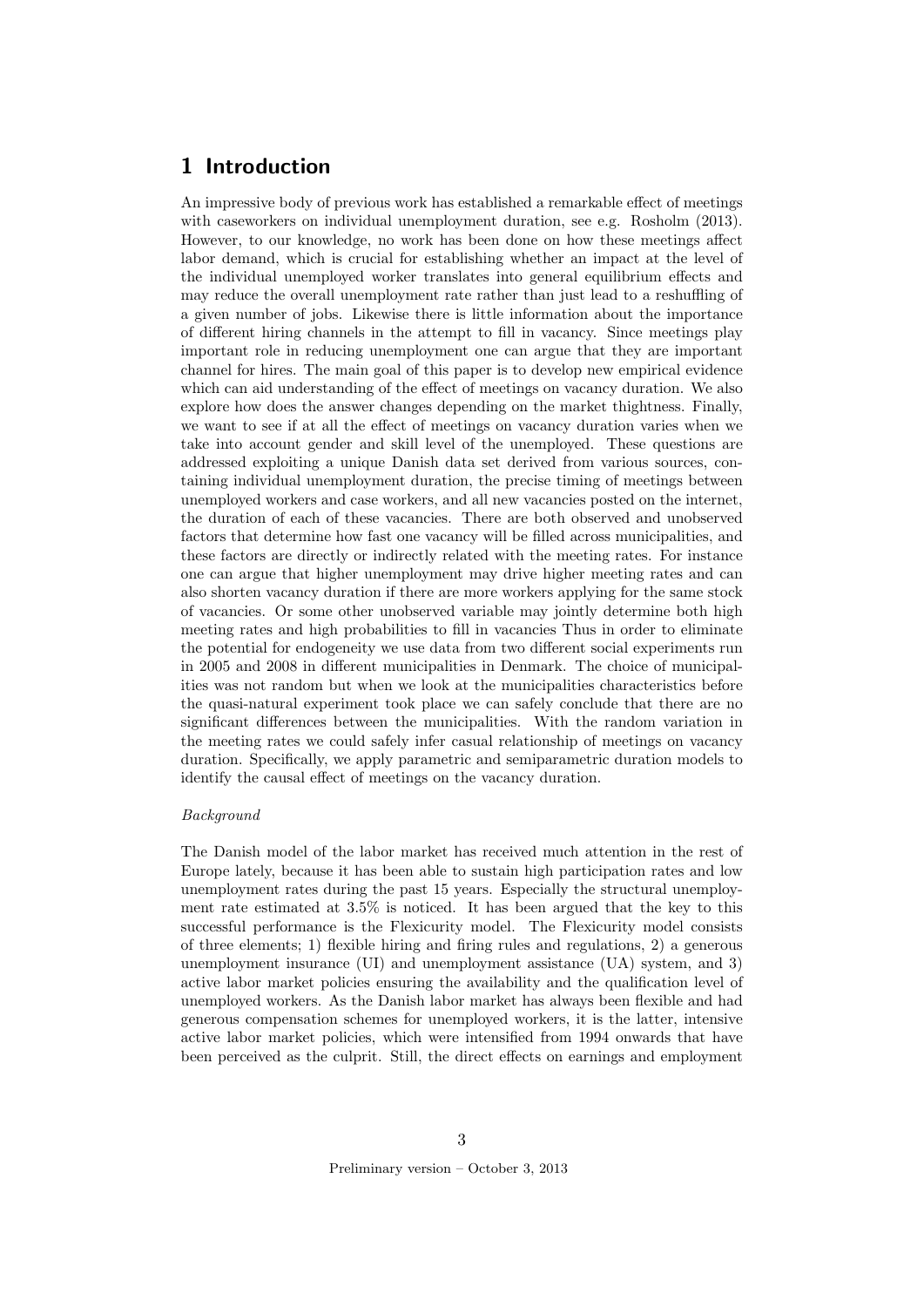at the level of the individual participant in active labor market programs are very often negligible (and often negative), see e.g. Heckman et al. (1999), Kluve & Schmidt (2002) and Fertig et al. (2006), and this is also the case in Denmark. Hence, there must be other aspects of labor market policies, for the argument made above to hold. The tightening of the active labor market policies was initiated in 1994 and has been continued until 2003, and it has consisted of earlier (and more frequent) mandatory activation periods, earlier and more frequent meetings with case workers, more strict enforcement of search requirements, and increased use of sanctions in the case of non-compliance to these rules. We build our analysis on the JSA literature and in particular on the branch, which provides evidence that meetings with case workers are effective in reducing unemployment duration. This effect, as the literature suggests, is shaped by three different forces.

- 1. The threat effect of ALMPs, see e.g. Rosholm & Svarer (2008), Rosholm (2008), Geerdsen (2006), Geerdsen & Holm (2007) and Pedersen et al. (2012). Namely, the programs were not effective in themselves, on the contrary, but the perceived threat of having to participate continuously in ALMPs led unemployed workers to leave the unemployment queue before entering the 'active period'. The threat effect has also been documented by researchers in other countries, most notably by Black et al.  $(2003)$ , but also by e.g. Hägglund (2006).
- 2. The direct effect of meetings on labor supply, see e.g. van den Berg et al. (2012) and Pedersen et al. (2012). Meetings reduce unemployment duration and/or increases subsequent employment duration. The importance of meetings has also been documented in the international literature, see e.g. Dolton & O'Neill (1996; 2002), Ashenfelter et al. (2005) and McVicar (2008). Rosholm (2013) presents the evidence and discusses policy implications.
- 3. Sanctions, if any, are determined at meetings see , see e.g. Svarer (2010). Sanctions lead to dramatic increases in job finding rates, and there may even be important behavioral effects ex ante, contributing perhaps to a threat effect, see e.g. Lalive et al. (2005) and Arni et al. (2009). Still, sanctions also appear to reduce subsequent job quality, see e.g. Arni et al. (2009) and van den Berg  $&\text{Vikström (2009)}.$

All these aspects that have been shown to work well are closely related to meetings between the unemployed and case workers; threat effects occur presumably once the unemployed is made aware of the activation threat, and this typically happens during meetings with a case worker. Meetings provide job search assistance and hence may directly affect job finding rates, and finally, monitoring of compliance with search activity and other requirements takes place at meetings. Hence, meetings appear to be a crucial element in an active labor market policy.

In spite of this positive effects of meetings on labor supply there is little knowledge how meetings affect labor demand. In this paper we take the number of vacancies as a proxy measure of labor demand and attempt to analyse potential sources of variation in vacancy duration. Although the analysis of vacancy data can pose problems of its own it is important to understand, which forces facilitate the matching between vacant position and unemployed workers. Another strain of literature takes up this question in the context of job creation. The initial point is that once employers realize that workers have started to apply more often they are willing to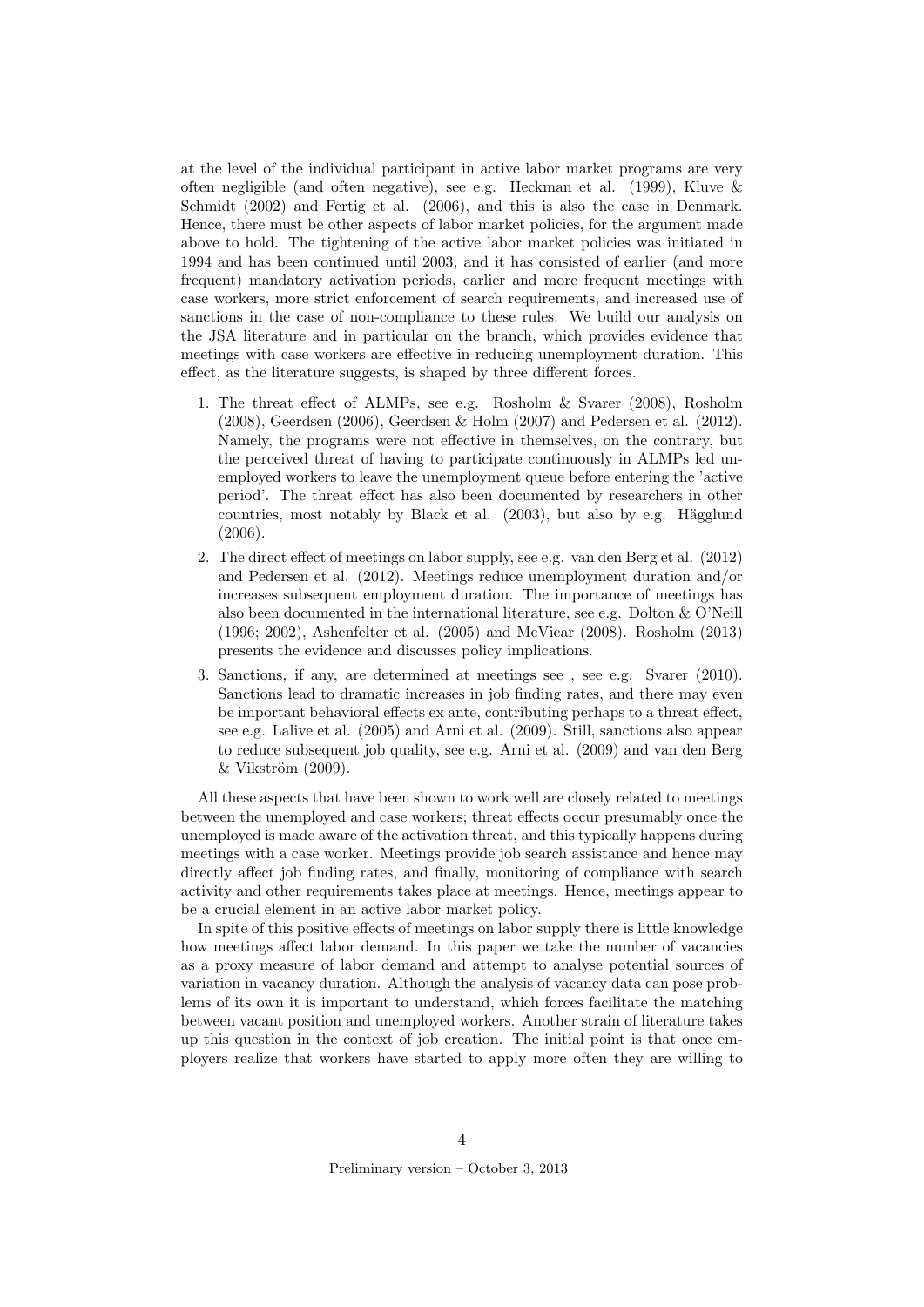open more vacant positions as the respective costs go down. However there is little understanding on the sources that affect vacancy duration. In particular we want to analyze how the probability to fill in vacancy depends on the meeting intensity.

Compare to other studies we use much better measure for labor demand as in the vacancy data we use we have information for posted vacancies extrapolated from many different sources. However, we still expect significant measurement error of the vacancy statistic. Standard assumption is that the vacancies are filled in by unemployed workers. However many of the vacancies could be taken by current employees in the firm and in that way nothing is gained in terms of general equilibrium employment. We cannot know from our data who has taken the vacancy nor if it has been taken down. Anyways if we assume that unemployed workers do not really care about the real vacant statistic but rather that there are enough available vacancies they can apply for we can argue that the error of the vacancy statistic is ignorable. Also there is no reason to believe that this error is higher in particular municipalities thus we can safely infer conclusions.

The rest of the paper is organized as follows. In the next section, we describe potential channels through which meetings may affect the demand side of the labor market, and potential barriers for such transmission mechanisms. Section 3 presents the institutional settings regarding active policies in Denmark and describes the data which we use. In section 4, we present the econometric framework and discuss identification issues. Section 5 contains main results, section 6 has some sensitivity analyses, and in section 7 we conclude and discuss policy issues. In the appendix we present the results from the sensitivity checks not included in the main body of the paper.

### 2 Theoretical model and considerations

Below we discuss some hypotheses that may be derived from theoretical considerations. Attending meetings with case workers may enable workers to search more or more effectively, hence reducing the time they spend looking for work and hence reducing unemployment duration. This has been established in the literature already, cf. the discussion above. Now, if the search market is subject to a musical chairs constraint (fixed number of filled jobs), then the implication will just be that workers attending meetings will find jobs at the expense of workers that do not attend meetings.

However, there is no reason to think that the search market is limited by a fixed number of available jobs. Firms continuously post vacancies, and due to the frictional nature of the labor market, they rarely fill such vacant positions immediately. Search takes time. Now, if unemployed workers receive job search assistance, enabling them to better locate and apply for vacant positions, this might have the consequence that firms will find that it is easier to fill a vacant position. Define the number of potential jobs as the sum of filled and vacant jobs. Now, if the vacancy duration is reduced, the implication is that, at any point in time, the number of vacant jobs will be lower and the number of filled jobs larger than if vacancy durations were higher. The implication is that equilibrium employment goes up, and equilibrium unemployment declines. As firms realize that it has become easier they may even start posting more vacancies, as firms will continue to post vacancies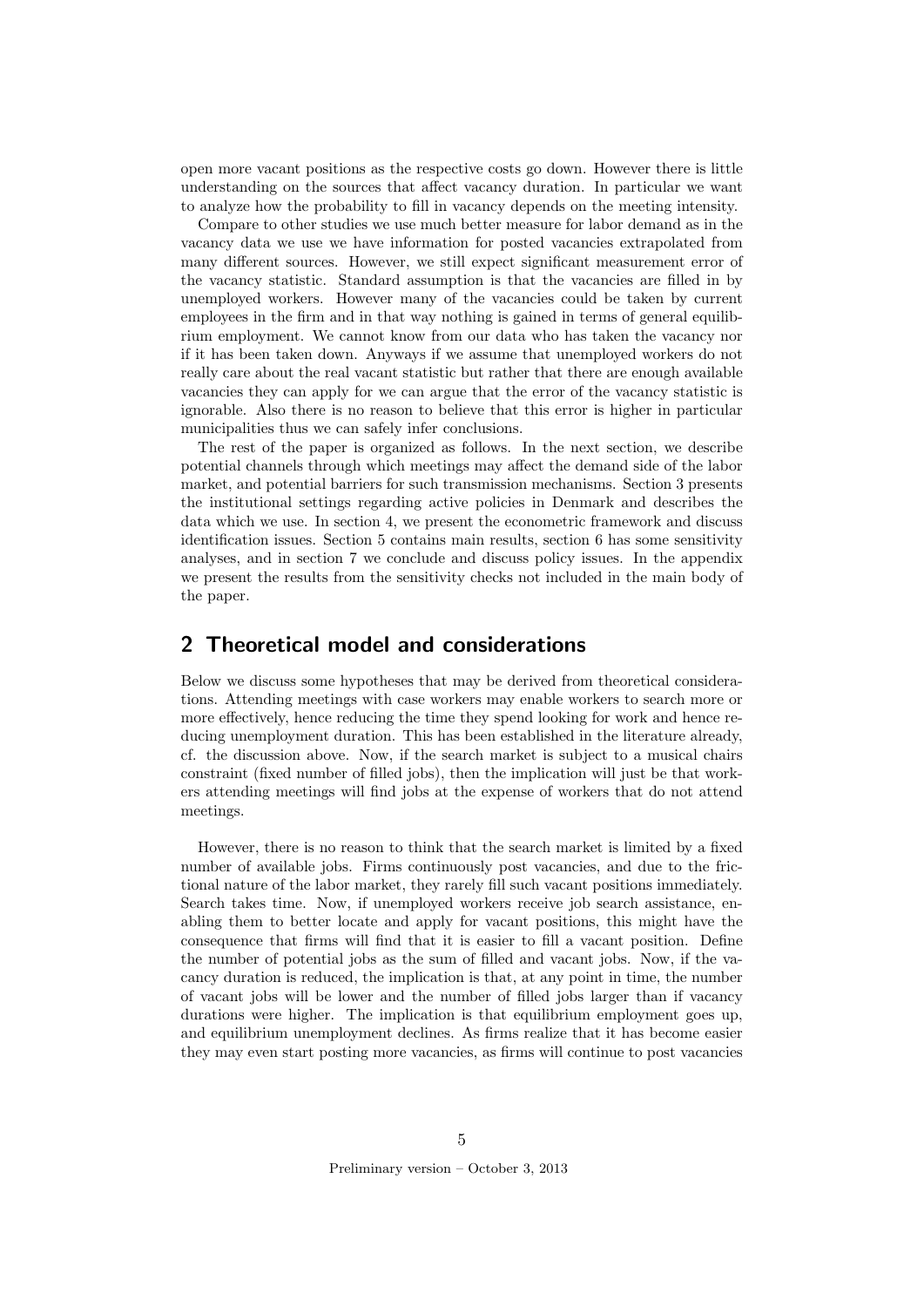as long as the net present value of opening a vacancy is larger than 0. If costs of issuing a vacancy are reduced (because workers search more effectively), they may open more vacancies, increasing the number of potential jobs. As mentioned above, if meetings only have the impact that certain workers find jobs faster at the expense of other workers, then the musical chairs constraint may be relevant, but if total search effort increases, there is no reason to think why this might be the case. Of course, in a deeply depressed labor market, such as the current, one might expect additional search to have less of an impact on vacancy duration because there are already many applicants per vacant position compared to a booming labor market. Hence, it will be important to allow for cyclical variations in the impact of meetings on vacancy duration.

The figure 1 below depicts the Beveridge curve, which plots the relationship between vacancies and the unemployment rate in the period from 2004-2011. Roughly speaking the figure can be divided into four quadrants. The curve is read counterclockwise beginning in the lower right quadrant, suggesting that the beginning of our observation span demonstrated a slight shift in the unemployment rate coupled with an increase in vacancies. In the period of 2006-7, there is a clear trend toward many new vacancies and a dramatic drop in the unemployment rate. This was the exact time, where the Danish economy was experiencing rapid over-all growth. This is followed by a dramatic decline in vacancies in 2008 and 2009 as a response to the onset of the global economic crisis. This is in turn followed by an increase in the unemployment rate.





Source: Danish Economic Council, semiannual report fall, 2012

Preliminary version – October 3, 2013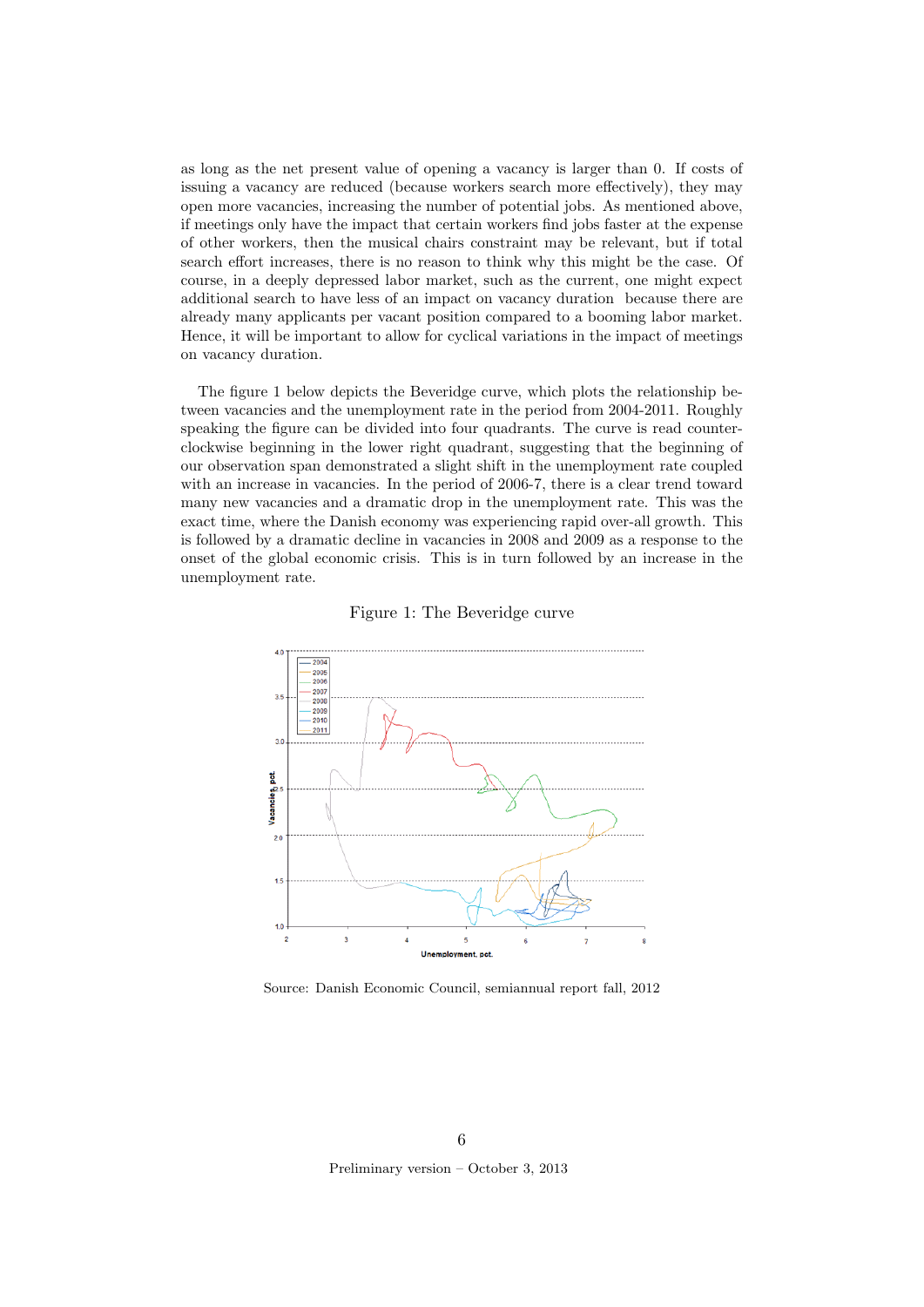### 3 Institutional settings and data

#### Institutional settings

There are 91 job centers spread across the municipalities, which are responsible for effectuating ALMPs in Denmark. Over the year two elements stay important for the administering of ALMPs. First it is a system characterized by a right and duty scheme, which in short means that in order to claim a right a person must fulfill his duties. In this labor market setting it translates into the unemployed individual having to search actively for a job and willingly participate in any sort of labor market program he is assigned to by his caseworker. The default is that they have a right to participate in education program for 6 weeks. They are obliged to participate in one if they have been unemployed for 9 months if they want to claim right to UB. Different rules apply for unemployed workers bellow 25. Thus in our study we only look at the unemployed above age 25. Second feature that characterize the ALMP institutional setting is the frequent contact between the unemployed and the job center. All unemployed have to make CV available in the first four weeks of unemployment and they must go to a mandatory meeting every 3rd month. Meetings between caseworkers and unemployed individuals consequently have a threefold purpose; referring the unemployed to relevant vacancies, monitoring that the unemployed fulfills their duties in terms of active job search and program participation, and assessing the overall job-related aptitude of the unemployed. In cases of noncompliance with the guidelines laid out by the caseworker, the UI-benefits may be forfeited for a shorter (temporary exclusion ranging from a couple of days to three weeks) or longer period. All of these measures are necessary in order to prevent moral hazard in relation to the very generous UI benefits, which characterize the Danish Flexicurity model. The monitoring nature of these policy initiatives, serve as a means to ensure that the generous unemployment benefits will not become an income substitution *per se* but a benefit to which one is only entitled if requirements of active search and skills upgrading are properly met. See Andersen, T. M. (2006) for a more detailed discussion on the flexicurity concept.

#### Data

The empirical analysis is based on four different data sets. First, jobindex.dk collects all vacancies posted on the internet (online newspapersjob centers, job data bases, etc.) since 2002, and they have made these data available to us. Table 1 illustrates the origin of all vacancies available at jobindex.dk as of 1 September 2013. (Source: jobindex.dk)

|  |  | Table 1: Sources of vacancies |
|--|--|-------------------------------|
|--|--|-------------------------------|

| Posted directly to jobindex.dk | 3149 |
|--------------------------------|------|
| Job centers                    | 2629 |
| Company websites               | 455  |
| Other job databases            | 2750 |

However, we can calculate the duration of the individual vacancy only from 2004 as before there is no information in the dataset about the end date of the vacancy.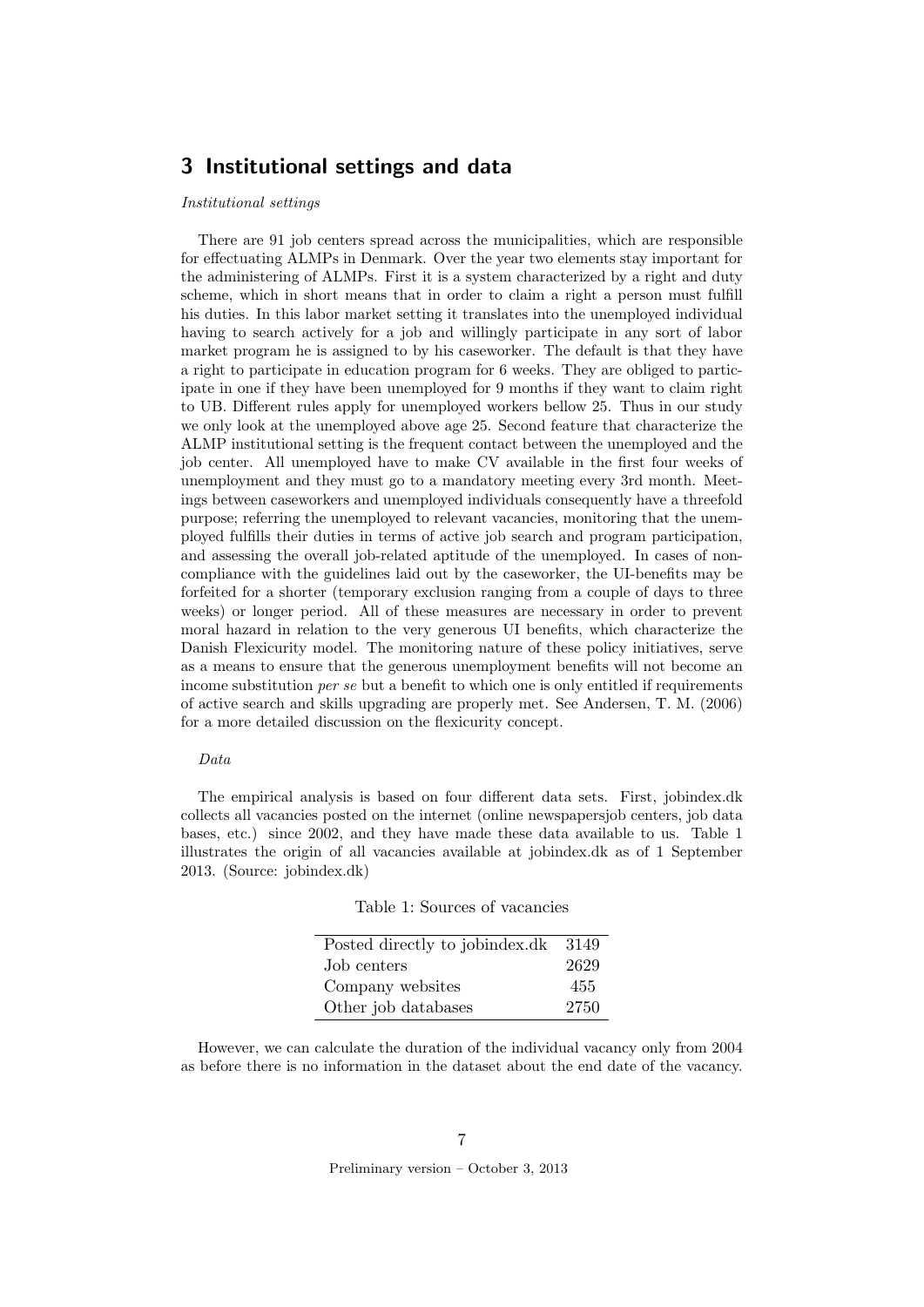Furthermore we have can follow vacancy until 2011. In order to assess the cyclical variation over symmetric pre/post crisis period we restrict our focus on the 2005-11 period. The data that covers the period from January 2005 through December 2011 enables us to capture any variation across a major cyclical upturn and downturn. In Denmark, the period 2005-7 was characterized by very low unemployment and an economy at the brink of overheating, while 2009-11 was the deepest downturn experienced for a very long time with a 7In some of the estimations, we will in fact split our data into two samples, one for the pre-crisis period, and one for the postcrisis period, defined as the periods 2005-07 and 2009-11 respectively. We show that our results are robust to such specification.

Figure 2 shows the number of new vacancies in a given month and average vacancy duration.

From figure 2 it is clear that there have been significant cyclical fluctuations in the average duration of vacancies as well as in the quantity of newly posted vacancies per month. . In our data 12

Both the flow of vacancies and the average duration reach a peak in late 2007, followed by a drastic decline. Especially the vacancy duration is of interest, as it may suggest that the prolonged duration is a sign of the economy being on the verge of overheating, i.e. that there are more vacancies than suitable applicants, resulting in a tight labor market. This is further supported by the  $V/U$  ratio in figure 2, which shows a peak in late 2008, suggesting that the labor market has become increasingly tight up until the onset of the economic crisis. It is natural to expect a strong correlation between the two first measures as the increased posting of vacancies will result in an overflow of vacancies, consequently contributing to further tightening the labor market.

From the DREAM database maintained by the national labor market authorities, we have data on the precise timing of meetings for each unemployed worker in the country from 2005 onwards. One qualifies as unemployed if it has been actively looking for job for at least three weeks. From here we can calculate aggregate measure of the meeting intensities by job center. Additionally, from the Danish economic council, we have obtained access to monthly municipality (i.e. job center) characteristics, such as the number of unemployed and vacancies, the GDP growth rate, the composition of the local work force, and the use of ALMPs. More specifically, the data encompass the share of the local work force with no specific training, some training, short, medium, and long education in combination with the shares of various types of activation programs used in a given municipality. These data are all available at monthly periodicity, and are consequently smoothed to fit onto our meeting dataset which is reported on a weekly basis.

Finally, we are able to exploit unique Danish data derived from two controlled field experiments Quickly Back to Work 1 & 2, henceforth denoted QB1 and QB2. These randomized experiments were conducted in 2005 and 2008 respectively, in selected job centers with the aim of measuring the direct effects of intensifying ALMP in a variety of measures, among these, meetings. Both experiments were aimed at newly unemployed workers eligible for UI benefits. The first experiment, QB1, contained a number of intensified treatments, most notably group weekly meetings with case workers and around 10 other unemployed workers during the first 4 months of unemployment, mandatory program participation for 3 months thereafter, and an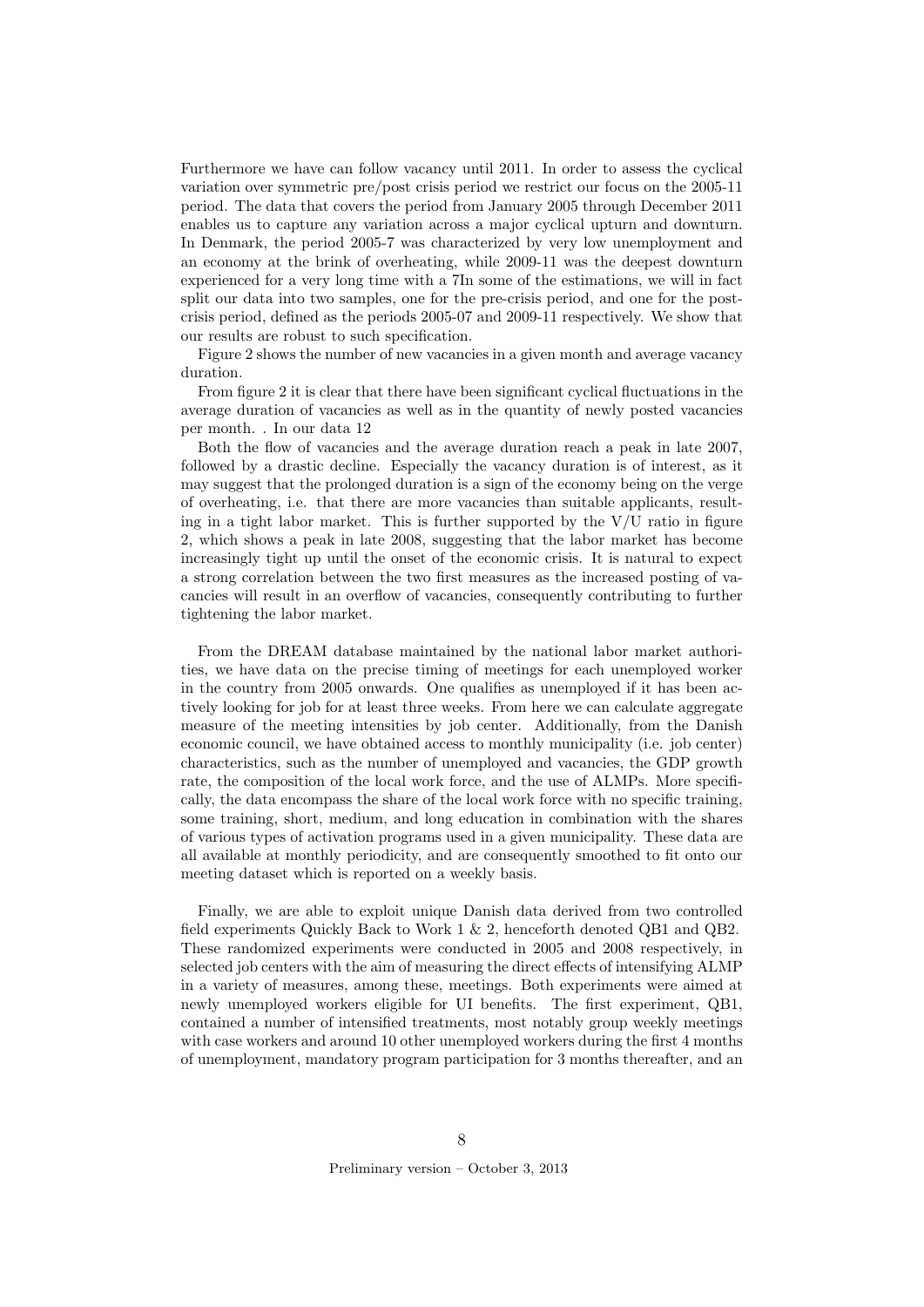Figure 2: Newly posted vacancies, Average vacancy duration, and V/U ratio



Preliminary version – October 3, 2013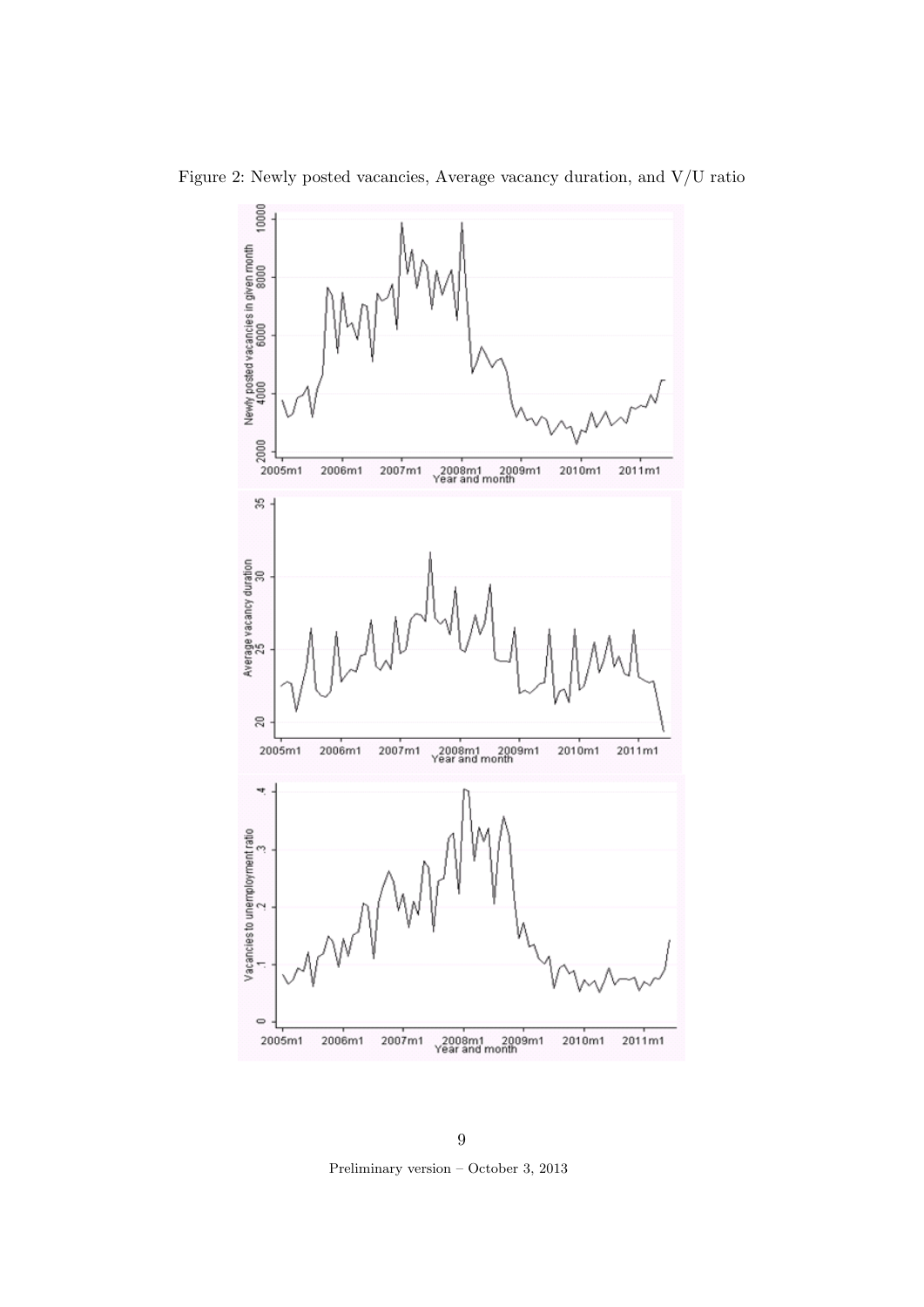initial job search assistance course. QB2 was in fact a set of 4 different experiments run in different regions. The treatment in QB1 was combination intensified meetings and early activation. QB2 was designed in such way that we could separate the effect of each element in QB1. One of the experimental region mimics QB1 such that the treatment group was attending biweekly group meetings after the week 14 they had to participate in training program. In order to separate the effect of meetings from the effect of early activation in one of the experimental region the treatment group had to attend a weekly group meetings for 14 weeks while in another experimental region the meeting rates did not change but the unemployed workers had to participate in a program from week 14, which is earlier than the standard. The last experiments that run in the region of Sealand consisted of biweekly meetings with caseworkers during the first 3 months of unemployment and they were not activated in any program earlier than the control group. Randomization took place within job centers, so meeting intensities were increased for about 50

Our dependent variable is the individual vacancy duration, which is the variable we expect to be most directly affected by the meetings. In addition, we will also investigate impacts on the number of new vacancies opened in a job center in a given week. Our main explanatory variables will be the meeting intensities, calculated as the number of meetings in a certain job center in a certain week divided by the number of unemployed workers in the same job center and week. We also produce a 5 week centered moving average of the meeting rate, called the smoothed meeting rate. We include dummies taking the value 1 when QB1 and QB2 are taking place in a job center (and three months after). Hence, if a vacancy is issued in one of these job centers at the time of the experiment, the appropriate dummy takes the value 1.

Table 2: Summary statistics

|                        | Mean    | Minimum      | Maximum | Obs)    |
|------------------------|---------|--------------|---------|---------|
| Vacancy duration       | 24.6770 |              | 182     | 1604512 |
| Meeting rate, smoothed | 0.1020  | 0.0048       | 0.41198 | 1604512 |
| Meeting rate, raw      | 0.1047  | O            | 0.7192  | 1604512 |
| $V/U$ ratio            | 0.1496  | $\mathbf{0}$ | 3.9090  | 1604512 |
| GDP growth             | 0.1496  | $-2.4181$    | 3.8904  | 1604512 |

Table 2 displays a quick glance at the data, with vacancy duration measured in days, and both the smoothed and raw meeting rates taking on values between zero and unity. It is evident that our data contains dramatic fluctuations in both  $V/U$ ratio and GDP-growth, the latter even being negative in the period following 2008. Summary statistics for municipalities participating in QB1 and QB2 are displayed in the appendix.

Below are inserted six separate Kaplan-Meier graphs, which illustrate the rate at which a vacancy is closed down at different points in time measured in days from the posting of the vacancy. It may be observed that the exit rate is lower in 2007 than in other years corresponding to the observation that vacancy durations also peak in 2007, see figure 2.

The municipality randomization is essential and safe way to attribute any dif-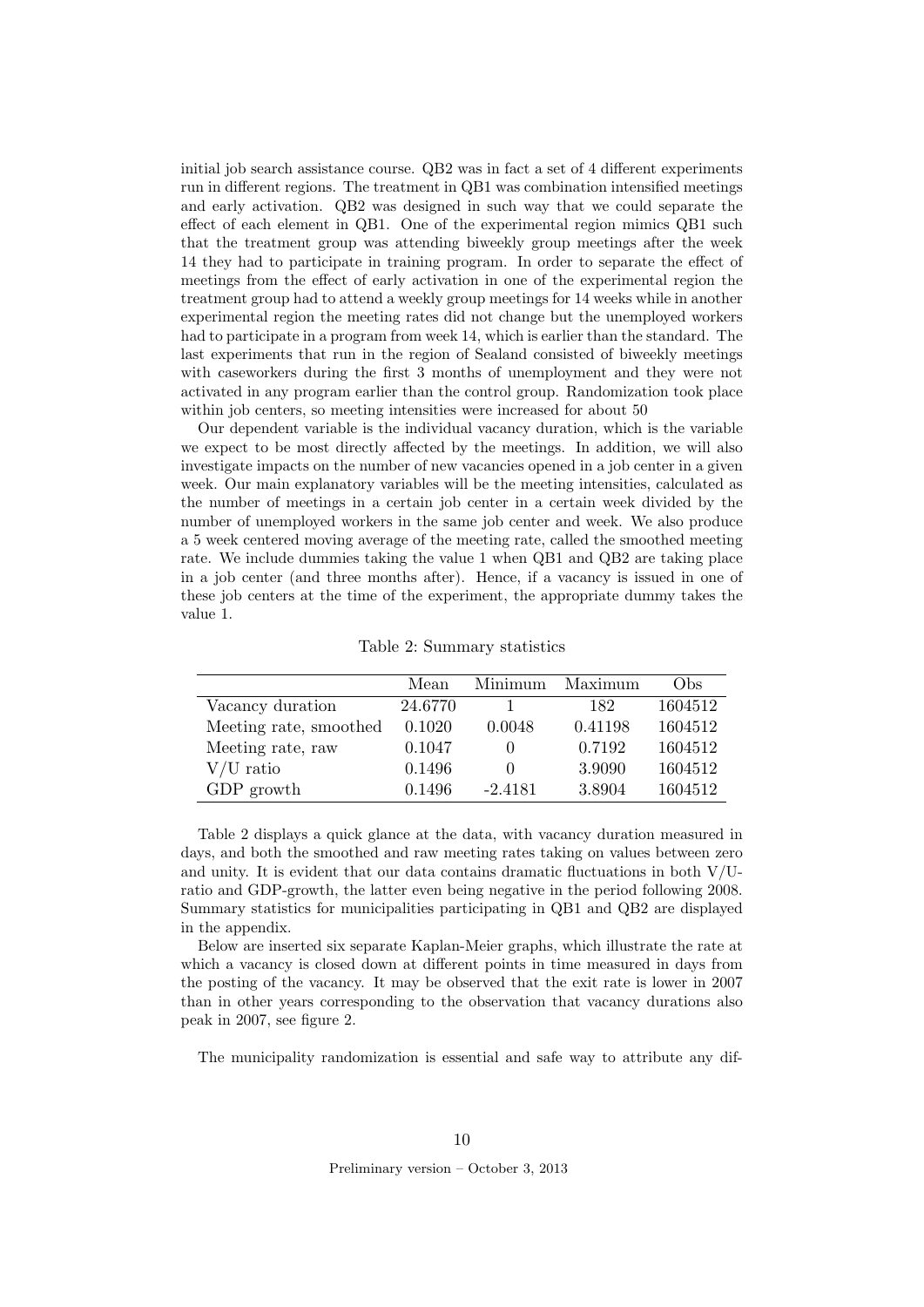

Figure 3: Kaplan-Meier hazards for separate years

11 Preliminary version – October 3, 2013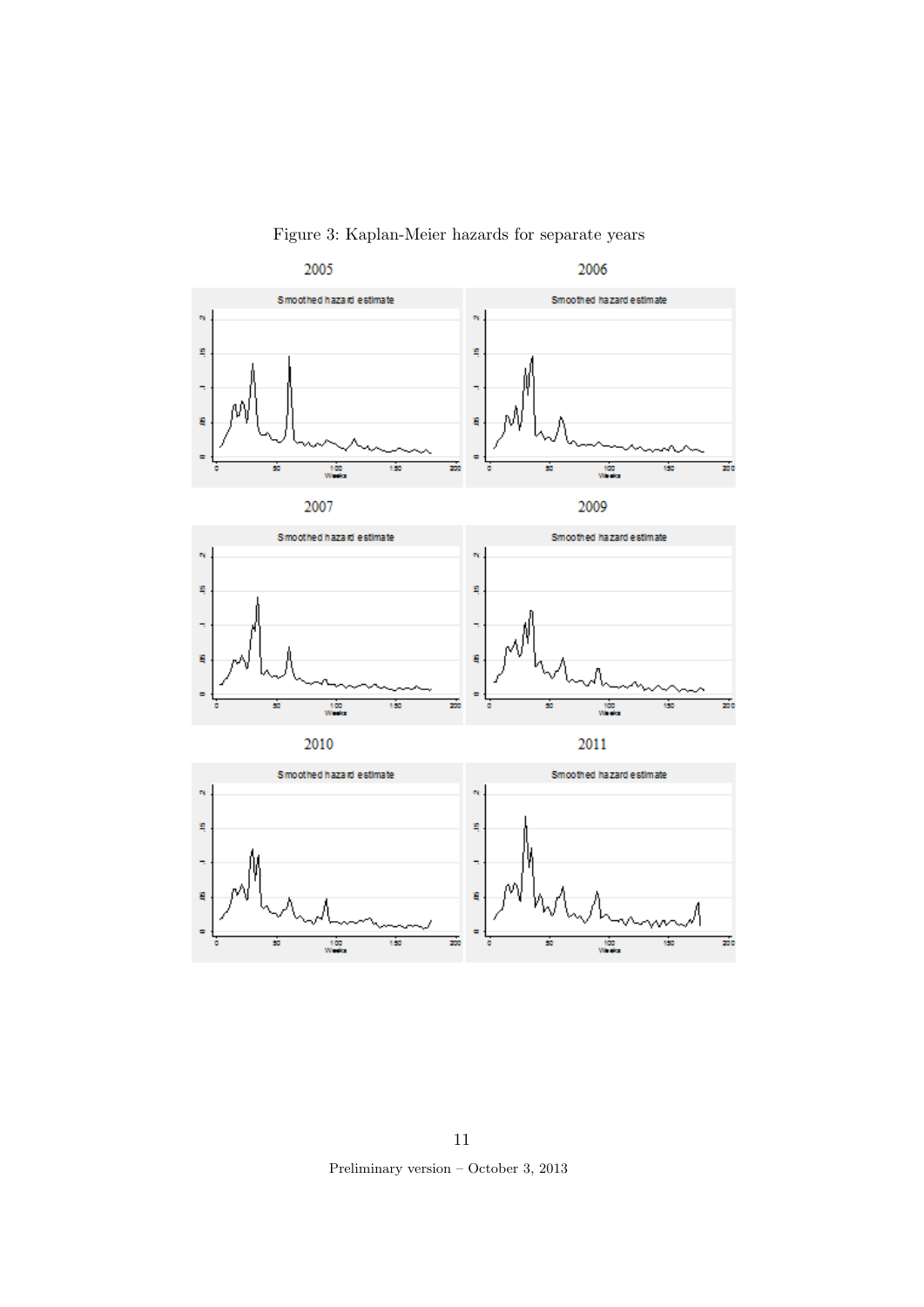ference in the municipalities solely to the meeting intensities. From figure 4 we compare the vacancy hazard rates three months before the QB1 experiment took place for the municipalities that participated and the remaining municipalities in Denmark there is no significant difference in the exit rate. Three months after the experiment we can see that the hazard rate for the experimental municipalities went up. The effect of meetings is not immediate but if they do affect the probability of finding a job and of filling a vacancy this is something that we should see in about 3 months. We repeat the same for QB2, in figure 5. However here we do not see shorter vacancy duration after the experiment. On the contrary the experimental municipalities used to have higher exit rates before the experiment took place. Even when we restrict our focus to Sealand, we do not see positive effect of meetings. The upshot is that any difference in the vacancy duration between the municipalities that have participated at the social experiment could be attributed only to the higher meeting rates for these municipalities. The exit rates from QB2 could indicate that in times of economic slowdown intensified meeting may not be an effective measure.



Figure 4: Vacancy duration before and after QB1, control and treatment

Figure 5: Vacancy duration before and after QB2, control and treatment



12

Preliminary version – October 3, 2013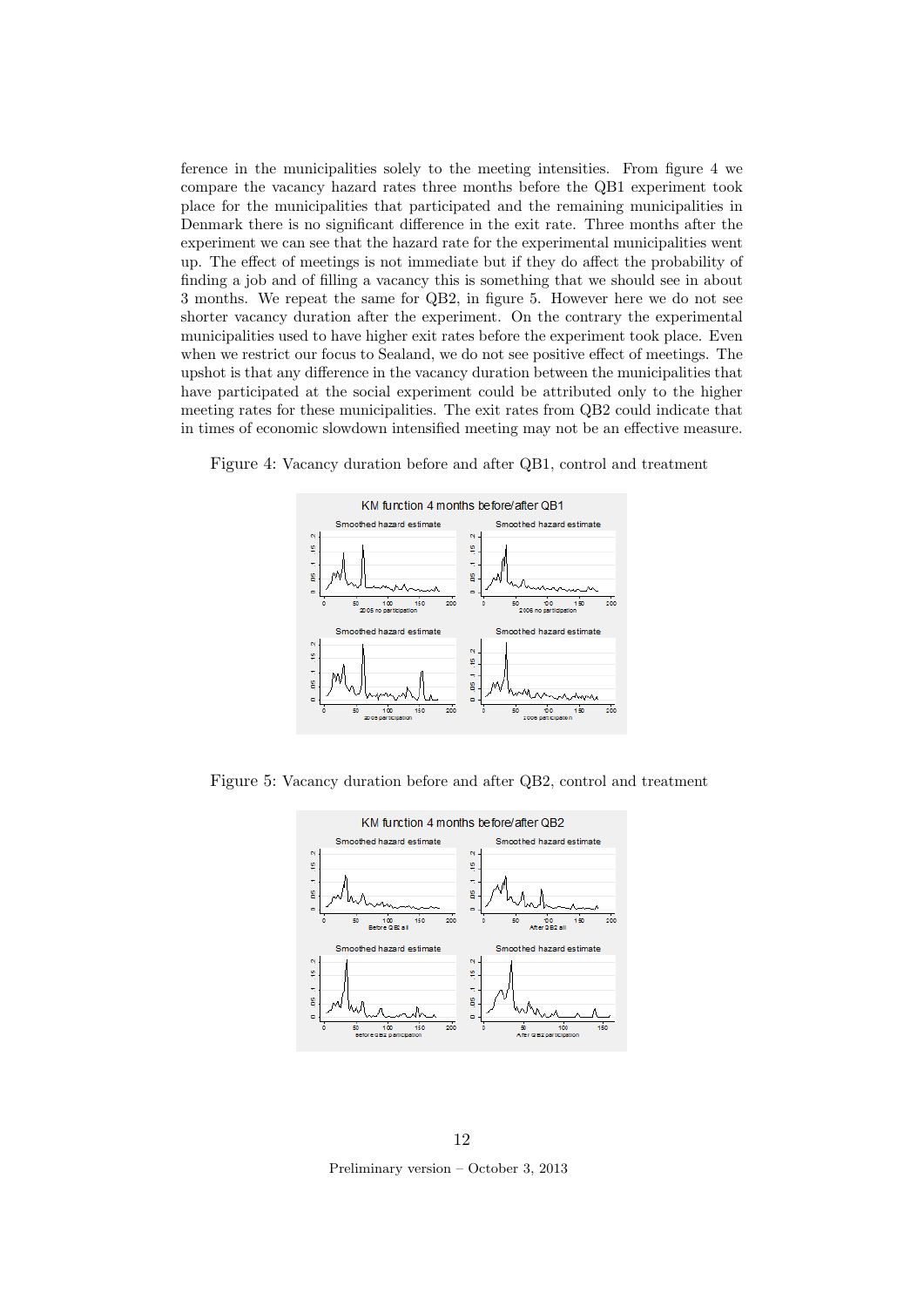### 4 Econometric specification

The estimations are carried out using proportional hazard models, which estimate the exit rate from a given state controlling for observed heterogeneous characteristics. We use both parametric approaches with a piecewise constant baseline specification as well as a semi-parametric approach based on the Cox partial likelihood estimator If we let T denote the time at which a vacancy shifts from being open to being filled (assuming that all vacancies that are no longer open are in fact filled), then  $S(t) = Pr[T > t]$ , i.e. the probability that a vacancy will be open for longer than t weeks, is referred to as the survivor function. The distribution of time until filling the vacancy is  $F(t) = 1 - S(t)$  with density function  $f(t) = -S'(t)$ . This distribution is commonly characterized by the hazard rate:

$$
\theta(t|x) = \lim_{dt \to 0} \frac{P(t \le T < t + dt | T > = t, x)}{dt = f(t)/S(t)} \tag{1}
$$

The hazard rate,  $\theta(t)$ , is the likelihood of closing the vacancy in the next instant, given that it is still open at time t. It is assumed that the suitable functional form for the hazard rate is the proportionate hazards model, which may be written as

$$
\theta(t|x,\beta) = \theta_0(t)\psi(x,\beta) \tag{2}
$$

in which  $\theta_0(t)$  denotes the baseline hazard capturing any duration dependence, and  $\psi(x(t))$  is a function of observed time-varying characteristics  $x(t)$ . This model can be estimated parametrically by specifying a functional form for the baseline hazard, such as the piecewise constant hazard rate. Alternatively, the baseline hazard can be left unspecified, in which case the semi-parametric Cox partial likelihood approach estimates the parameters of the model's proportional component  $\psi(x(t))$ , which is specified as

$$
\psi(x,\beta) = \exp(x'\beta) \tag{3}
$$

The estimated parameters are subsequently reported as hazard ratios,  $exp(\beta_i)$ . In other words this means that if  $x_i$  changes by one unit, the probability of filling the vacancy will be changed by  $exp(\beta_i) - 1$ .

#### Treatment effects and identification

The variable of interest in the x-vector is the meeting intensity. Two factors can affect the meeting intensity. We see variation across job centers and time. Table 3 below displays the share of the standard deviations variance in meeting intensity, which can be explained by job centers and time respectively, in order to decompose the sources of variation in this variable. Here we report the variation in the smoothed meeting intensities. Now, an obvious concern is that meeting intensities may be endogenous. However, in this case we are estimating the effect of meetings between unemployed workers and case workers on vacancy durations, which are outcomes on the other side of the market. Hence, the direct link between treatment and outcome is not as close as is usually the case when estimating treatment effects.

Moreover, vacancy duration is not even observed by job centers, since we are the first to publish data on them (except the Danish Economic Council who presented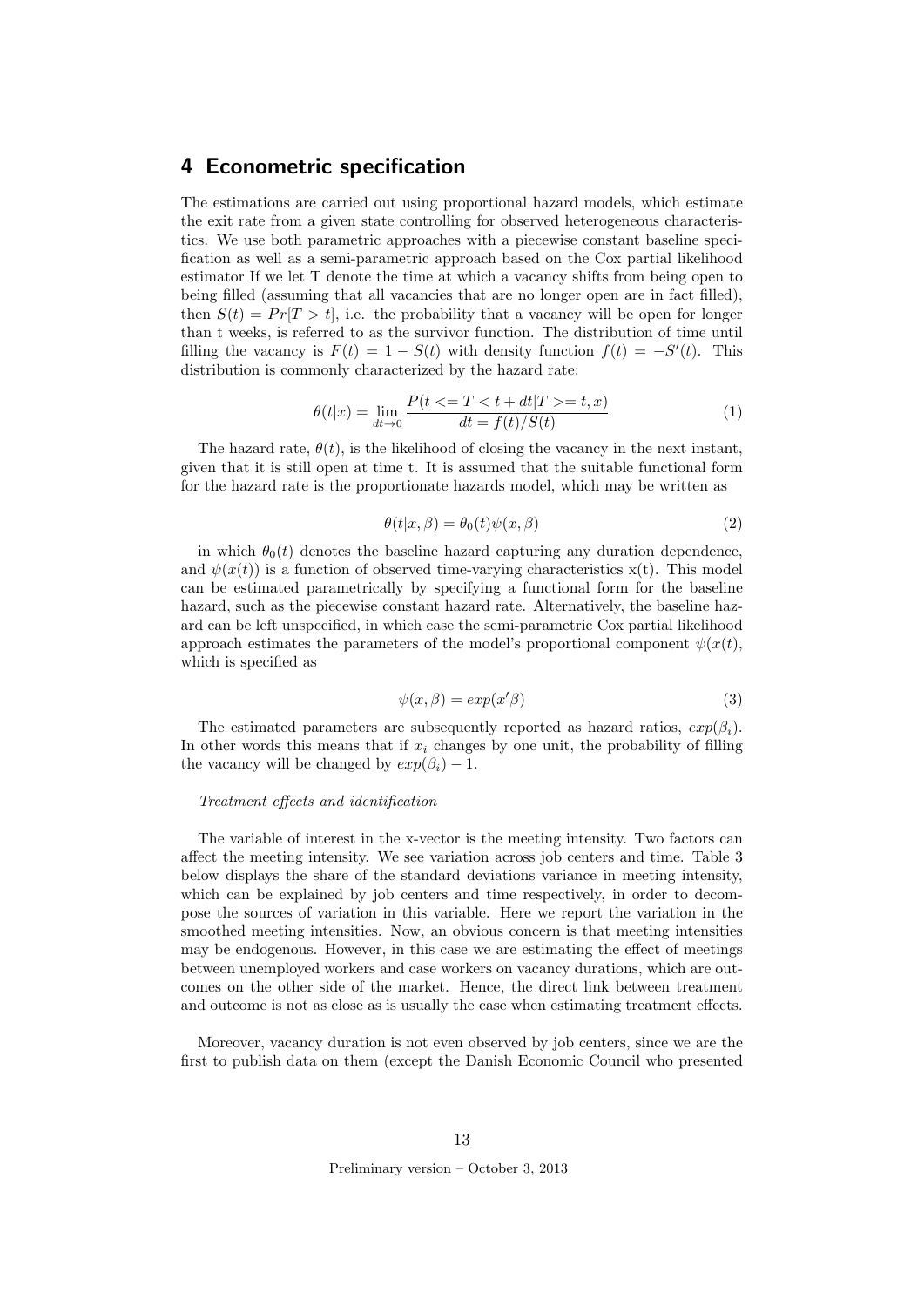similar numbers in their "State of the Economy" report from the autumn of 2012, after the observation period used in this study. Still, one might worry that job centers react to changes in the labor market by adjusting labor market policy, including meeting rates. For example, firms can complain to job centers about problems in hiring workers, and the job centers may react by increasing meetings intensities, trying to stimulate job search. In this case, we should expect a positive bias, i.e. long vacancy durations are associated with more meetings. This would imply a bias towards negative impacts of meetings on the closing rate of vacancies. Since we are hypothesizing (and also find) positive effects, a negative bias would just imply that the true effects are even larger. Moreover, the historical contact level between firms and job centers has been very low.

Since meetings take place at the municipal level, there are bound to be significant differences in the meeting intensity across municipalities. It is hence important to control as much as possible for local labor market conditions and the local composition of the work force. We do so by including information on job center and time specific V/U ratios (stock of vacancies to stock of unemployed) calculated by aggregate individual vacancy and unemployment data, GDP growth rates, local use of activation policies, and composition of the work force More specifically, we include control variables, which cover share of activation type, e.g. activation through education or training, subsidized employment in private and public entities, and measures for skills and qualification among the unemployed. Such measures are normalized by number of unemployed in a given municipality.

The rules regarding meetings intensities are minimum rules, but are not always followed, and in any event, it is possible to hold more meetings than required by the rules. However, with a certain number of case workers, and the slow evolution of the number of unemployed workers, the variation (as shown below) is much larger between than within job centers. Hence, the approach of controlling as much as possible for local conditions dominates the municipal fixed effects approach, which would rely only on variation which is more likely to be endogenous (qua the argument made above) and more sparse. This argument is supported by the regression analysis in table 3.

| Dependent variable: |            |                |            |
|---------------------|------------|----------------|------------|
| meeting intensity   | Months     | Municipalities | Both       |
| Constant            | $0.123***$ | $0.072***$     | $0.093***$ |
| Sd. error           | (0.000)    | (0.000)        | (0.000)    |
| $R^2$               | 0.14       | 0.25           | 0.39       |
| N                   | 1,604,512  | 1,604,512      | 1,604,512  |

Table 3: R-squareds from various dummy regressions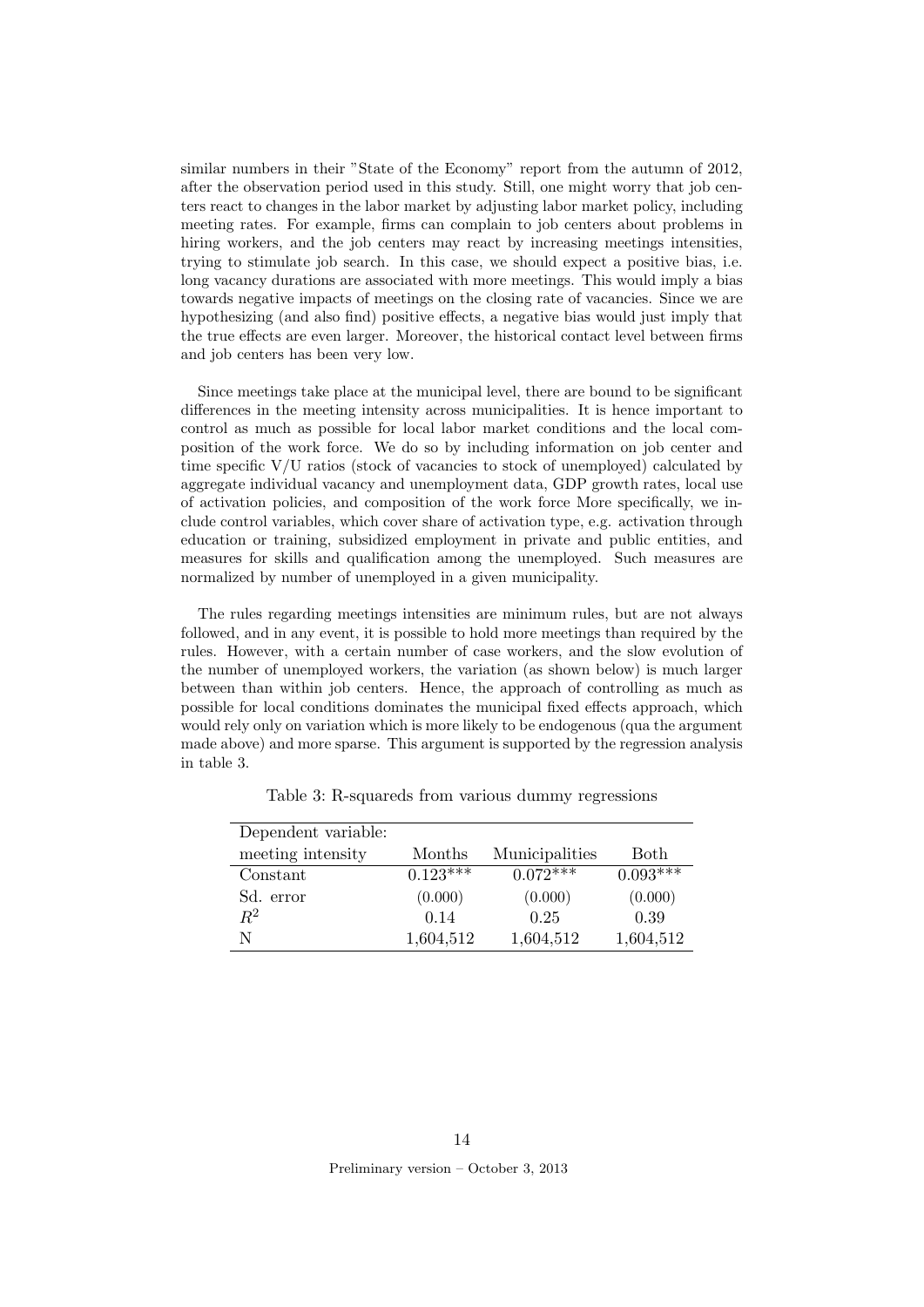The above table illustrates the results from three simple linear regressions with the smoothed meeting rate as the dependent variable; one where the meeting rate is regressed on a set of month dummies, another where it is regressed on dummies for each municipality, and finally, one where both sets of dummies are used as regressors. When examining the results, it is clear that the R-squared pertaining to municipal variation by far exceeds the variation explained by time. Consequently, including municipal fixed effects in our analysis would eliminate this inter-municipal variation in our model, which we have argued is more likely to be exogenous with respect to vacancy durations than the variation over time within municipalities.

### 5 Results

In this section we present our findings of the effects of meetings on vacancy duration. Table 4 contains the estimated Cox hazard ratios  $(\psi)$  from equation 3 for the smoothed and raw meeting intensities, and for the QB1 and QB2 dummy variables interacted with the time periods in which they took place for the period of 2005 through 2011. The reported standard errors in all tables allow for clustering by municipality.

Given that the estimates are hazard ratios, a value  $>1$  indicates a positive relationship, whereas a value <1 suggests a negative relationship. The municipal variables include share of unemployed workforce at municipality level with different skills, e.g. untrained individuals, highly educated individuals etc., and economic measures such as GDP-growth local V/U-ratio, and shares of unemployed individuals in various activation programs. For the smoothed and raw meeting intensities respectively, these estimates do not demonstrate any significance. However, the QB1 dummy indicates a strongly positive effect of increased meeting intensity on vacancy duration, suggesting that increased meeting intensity leads to a shortening of the duration of a vacancy. These results indicate that with an intensified meeting frequency, the likelihood of a vacancy being filled increases by 11%. This finding is consistent with the results presented by van den Berg et al. (2011) and Pedersen et al. (2012), in which they find that the intensified frequency of meetings had positive effects on the probability of exiting unemployment. However, note that the effects we find here are on demand-side effects of a policy implemented on the supply side, and only for a short period of time. In order to estimate how the state of the business cycle affects the impact of the meeting intensity on vacancy duration, we estimate a model, where the smoothed meeting rate is interacted with the year dummies for our sample period.

The results from table 5 show that the only significant positive effects are found in the pre-crisis period, namely in 2006, where meetings appear to significantly decrease the duration of a vacancy. This was the year where the Danish Economic Council started to voice concerns over an overheated economy, since the unemployment rate was still falling rapidly. It was, in short a booming year. In this situation, before the overheating actually took place (which it basically did in 2007), meetings proved highly effective in making unemployed workers search more and hence easing firms access to available labor. The fact that there is a positive effect in the pre-crisis period is in perfect keeping with figure 1, which showed that this was in fact a period with a tight labor market.

In short, when the supply of labor is scarce, it makes sense that an increased meeting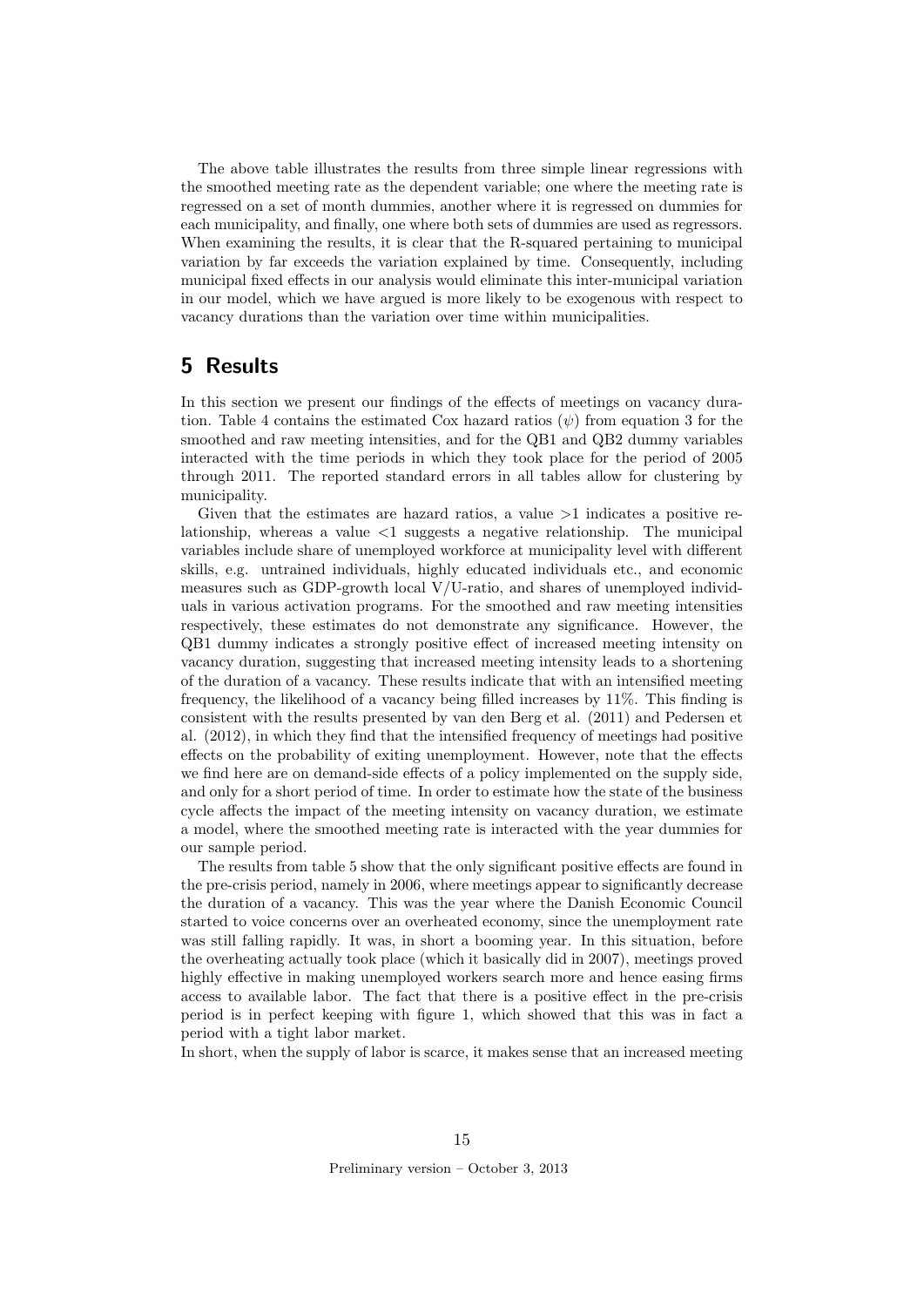| Variables                      | (1)        | (2)        | (3)                   | (4)        |
|--------------------------------|------------|------------|-----------------------|------------|
| Meeting rate, smoothed         | 0.968      |            |                       |            |
|                                | (0.149)    |            |                       |            |
| Year 2005                      | $1.246***$ |            | $1.261***$ $1.244***$ | $1.244***$ |
|                                | (0.051)    | (0.044)    | (0.039)               | (0.039)    |
| Year 2006                      | $1.150***$ | $1.156***$ | $1.143***$            | $1.143***$ |
|                                | (0.037)    | (0.034)    | (0.031)               | (0.031)    |
| Year 2007                      | 1.017      | 1.025      | 1.018                 | 1.018      |
|                                | (0.024)    |            | $(0.019)$ $(0.017)$   | (0.017)    |
| Year 2009                      | $1.197***$ | $1.204***$ | $1.199***$            | $1.199***$ |
|                                | (0.029)    | (0.027)    | (0.028)               | (0.028)    |
| Year 2010                      | $1.122***$ |            | $1.127***$ $1.123***$ | $1.123***$ |
|                                | (0.028)    | (0.026)    | (0.026)               | (0.025)    |
| Year $2011$                    | $1.183***$ | $1.186***$ | $1.186***$            | $1.186***$ |
|                                | (0.034)    | (0.033)    | (0.034)               | (0.033)    |
| Meeting rate, raw              |            | 1.098      |                       |            |
|                                |            | (0.087)    |                       |            |
| Quickly Back $1 * time$        |            |            | $1.110***$            | $1.110***$ |
|                                |            |            | (0.035)               | (0.035)    |
| Quickly Back $2 * time$        |            |            | 0.977                 |            |
|                                |            |            | (0.027)               |            |
| Quickly Back 2, Sealand * time |            |            |                       | $0.956*$   |
|                                |            |            |                       | (0.026)    |
| Municipal variables            | <b>YES</b> | <b>YES</b> | <b>YES</b>            | <b>YES</b> |
| Month dummies                  | <b>YES</b> | <b>YES</b> | <b>YES</b>            | <b>YES</b> |

Table 4: Estimation results for meeting intensities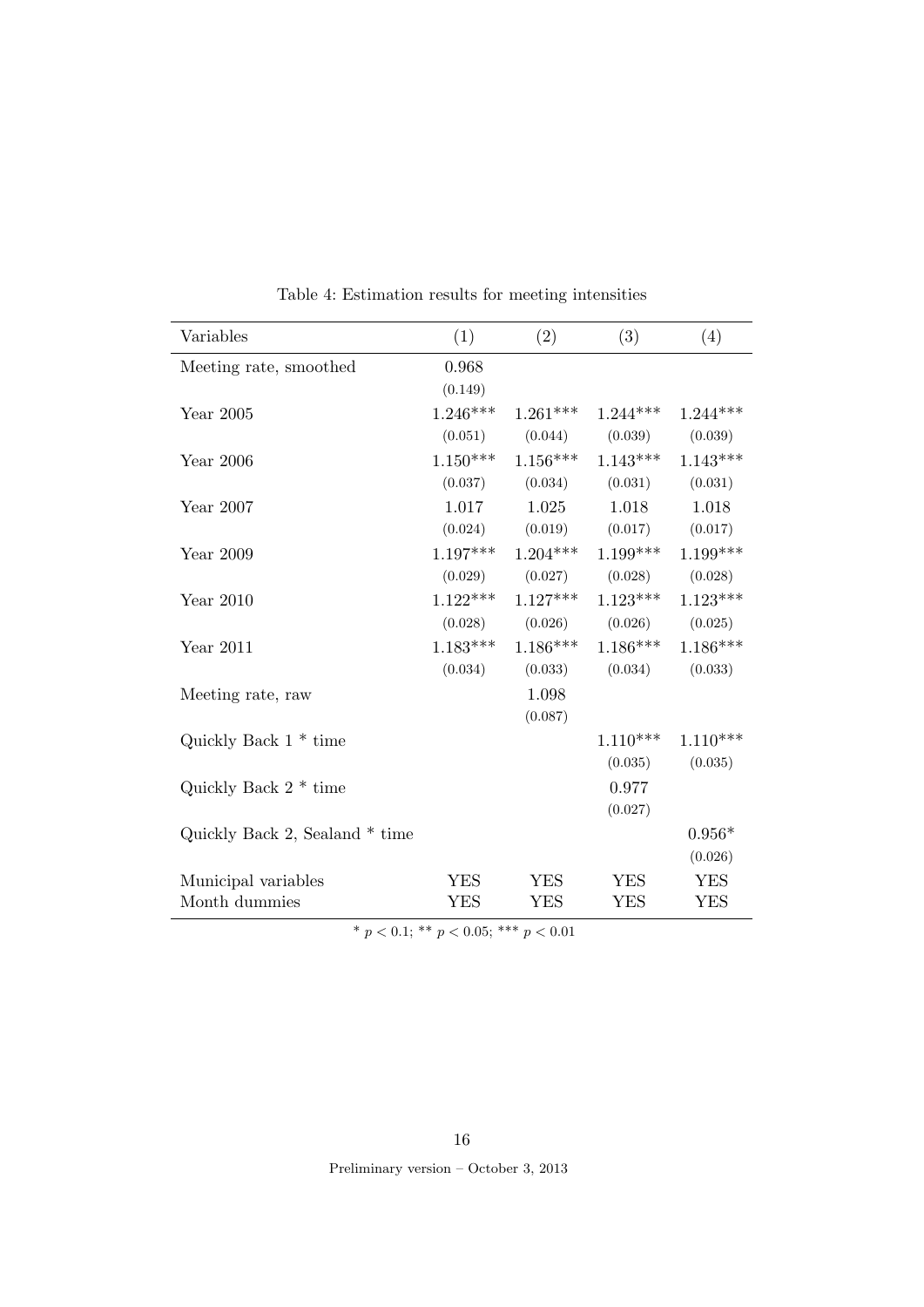| Variables             | (Hazard ratio) |
|-----------------------|----------------|
| Meeting rate $*$ 2005 | 1.101          |
|                       | (0.356)        |
| Meeting rate $*$ 2006 | $2.083***$     |
|                       | (0.545)        |
| Meeting rate $*$ 2007 | 0.903          |
|                       | (0.194)        |
| Meeting rate $*$ 2008 | $0.642*$       |
|                       | (0.153)        |
| Meeting rate $*$ 2009 | 0.880          |
|                       | (0.283)        |
| Meeting rate $*2010$  | 0.922          |
|                       | (0.254)        |
| Meeting rate $*$ 2011 | 1.039          |
|                       | (0.390)        |
| Municipal variables   | YES            |
| Month dummies         | YES            |

Table 5: Estimation results interacting with year dummies

17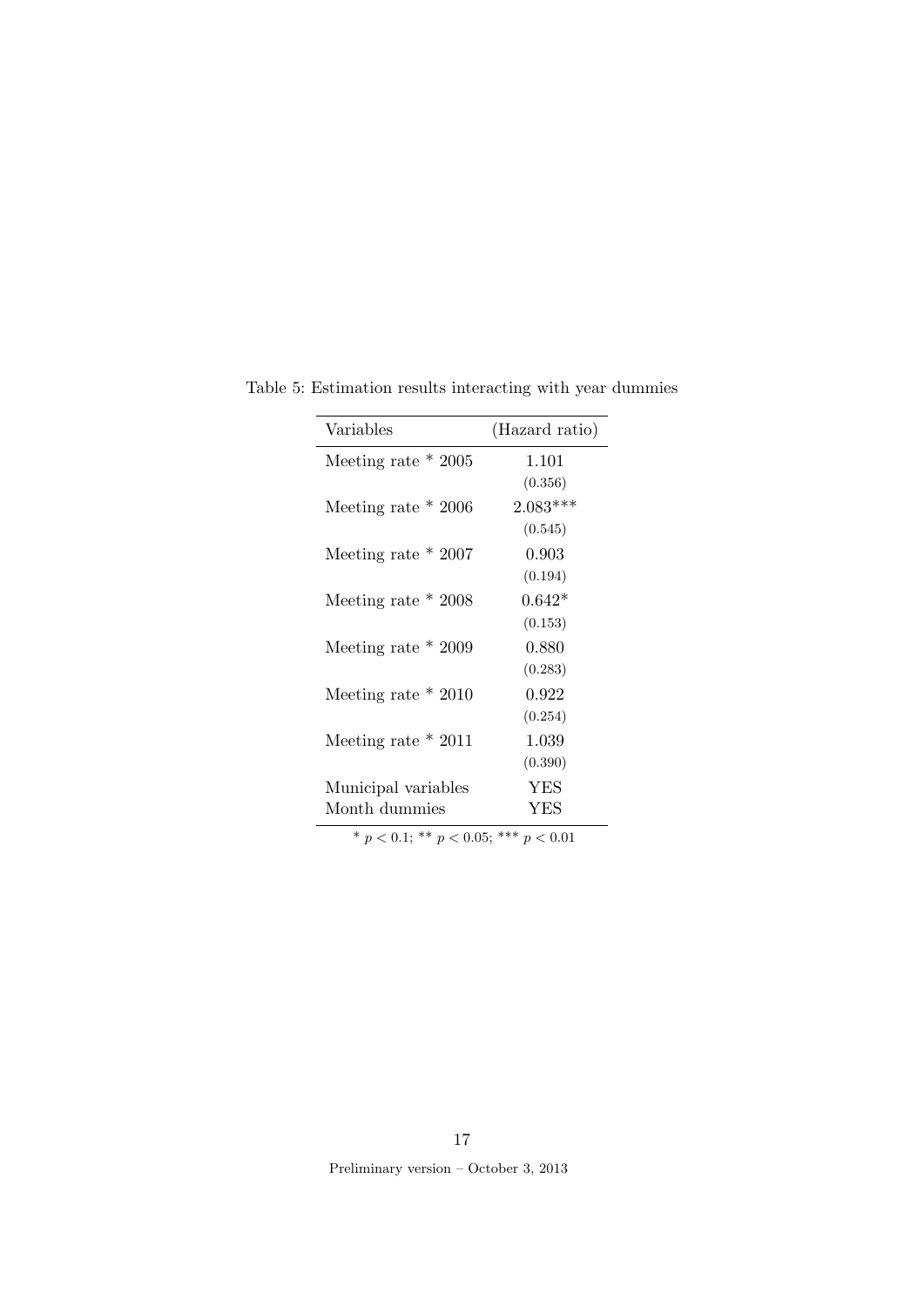intensity may contribute to increased and more efficient job search, thus helping both sides of the labor market. The supply side, i.e. the unemployed workers, will benefit from what is assumed to be increased counseling where information of potential job matches is made available, consequently significantly lowering the search costs of the applicants. Moreover, the meetings have a monitoring component, as this was also a period of strict search requirements, which were to be documented at these meetings. Insufficient search might lead to the imposition of a sanction, see e.g. Svarer (2011). Hence, there was a control element as well, leading to increased search. The demand side, i.e. the firms posting the vacancies also benefit in terms of a better suited and possibly broader field of applicants, due to the intensified search related to the increase in meeting intensity.

### 6 Sensitivity analysis

In order to assess the robustness of our results we conduct a series of robustness analyses, which will be elaborated in this section.

#### Piecewise-constant hazard estimations

We estimate the same models from the result section using the piecewise constant hazard specification in stead of the Cox proportional hazard. The piecewise-constant hazard model is specified as follows:

$$
\lambda(t|x,\theta) = \omega(x,\beta)\lambda_m; \quad a_{(m-1)} \le t < a_m \tag{4}
$$

This specification allows the hazard to be different but constant over each time interval. The argument for estimating this model is that we may assume a variation in the hazards of the vacancies at specific points in time. Thus, the parameters to be estimated are β and  $\lambda$ , with  $\lambda$  being the vector of time intervals denoted by m= 1,....,M.

Based on the Kaplan-Meier plots for vacancies presented in figure 2, we let m take the values 10, 20, 30, 40, 50, 60, 90, 120, and 150, censoring any durations longer than 180 days or six months. The results are available upon request, but we conclude that there are no significant differences in the estimates when comparing to the Cox model.

#### Splitting the sample into pre- and post-crisis

In order to validate our results, which suggest that meetings had a positive effect in the pre-crisis years, we split up our sample in two periods, namely 2005-07 and 2009-11, leaving out 2008 where the onset of the crisis occurred. The results are presented in tables 6 and 7 below.

In the pre-crisis period, there are positive effects in 2005 and 2006, although only the latter is significant at the 10%-level. The model is further estimated for both the smoothed meeting intensity and the raw meeting measure, both with very similar outcomes.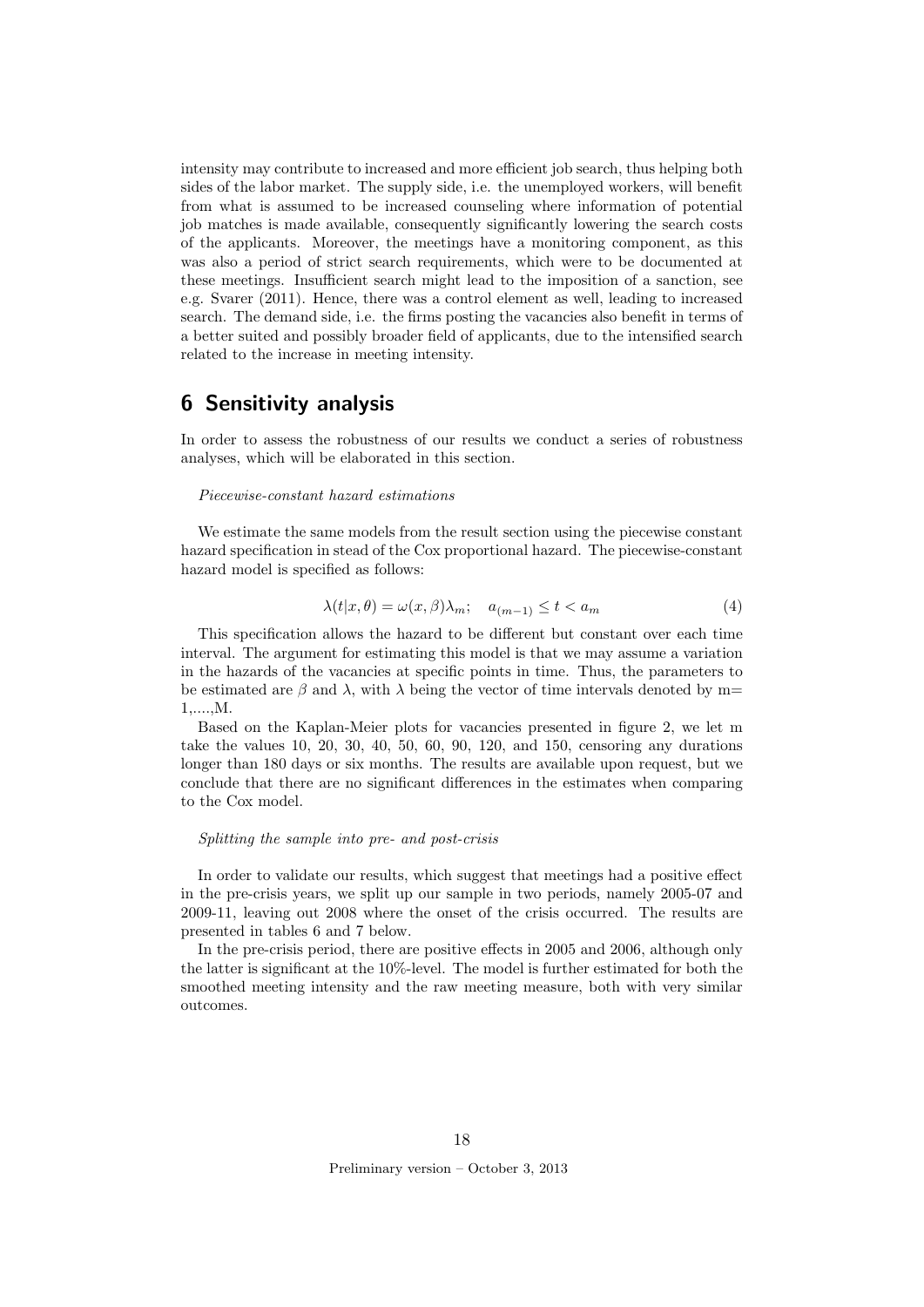| Variables               | Cox smoothed Cox raw |          | Cox instrument |
|-------------------------|----------------------|----------|----------------|
| Meeting rate $*$ 2005   | 1.376                |          |                |
|                         | (0.557)              |          |                |
| Meeting rate $*$ 2006   | $1.660*$             |          |                |
|                         | (0.472)              |          |                |
| Meeting rate $*$ 2007   | 0.860                |          |                |
|                         | (0.231)              |          |                |
| Raw meeting rate * 2005 |                      | 1.298    |                |
|                         |                      | (0.410)  |                |
| Raw meeting rate * 2006 |                      | $1.406*$ |                |
|                         |                      | (0.259)  |                |
| Raw meeting rate * 2007 |                      | 0.961    |                |
|                         |                      | (0.155)  |                |
| Quickly Back $1 * time$ |                      |          | $1.086***$     |
|                         |                      |          | (0.033)        |
| Municipal variables     | YES                  | YES      | <b>YES</b>     |
| Year and month dummies  | YES                  | YES      | YES            |

Table 6: Estimation results for pre-crisis (2005-07) period

Preliminary version – October 3, 2013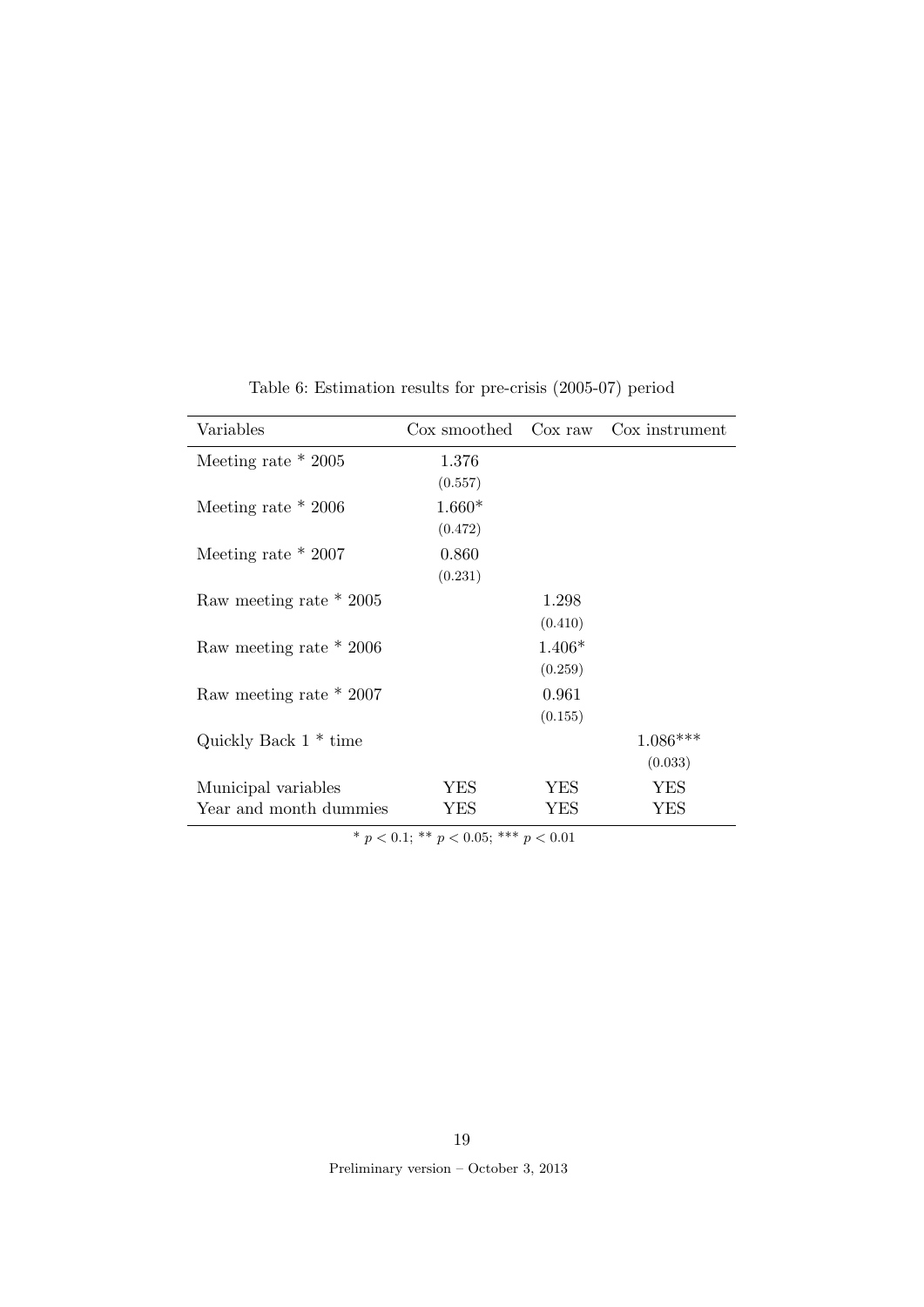| Variables               | Cox smoothed | Cox raw    | Cox instrument |
|-------------------------|--------------|------------|----------------|
| Meeting rate $*2009$    | $2.716***$   |            |                |
|                         | (0.722)      |            |                |
| Meeting rate $*2010$    | 0.763        |            |                |
|                         | (0.228)      |            |                |
| Meeting rate $*$ 2011   | 0.850        |            |                |
|                         | (0.350)      |            |                |
| Raw meeting rate * 2009 |              | $2.126***$ |                |
|                         |              | (0.355)    |                |
| Raw meeting rate * 2010 |              | 0.969      |                |
|                         |              | (0.187)    |                |
| Raw meeting rate * 2011 |              | 1.110      |                |
|                         |              | (0.264)    |                |
| Quickly Back $2 * time$ |              |            | 0.992          |
|                         |              |            | (0.040)        |
| Municipal variables     | YES          | YES        | YES            |
| Year and month dummies  | YES          | YES        | YES            |

Table 7: Estimation results for post-crisis (2009-11) period

Preliminary version – October 3, 2013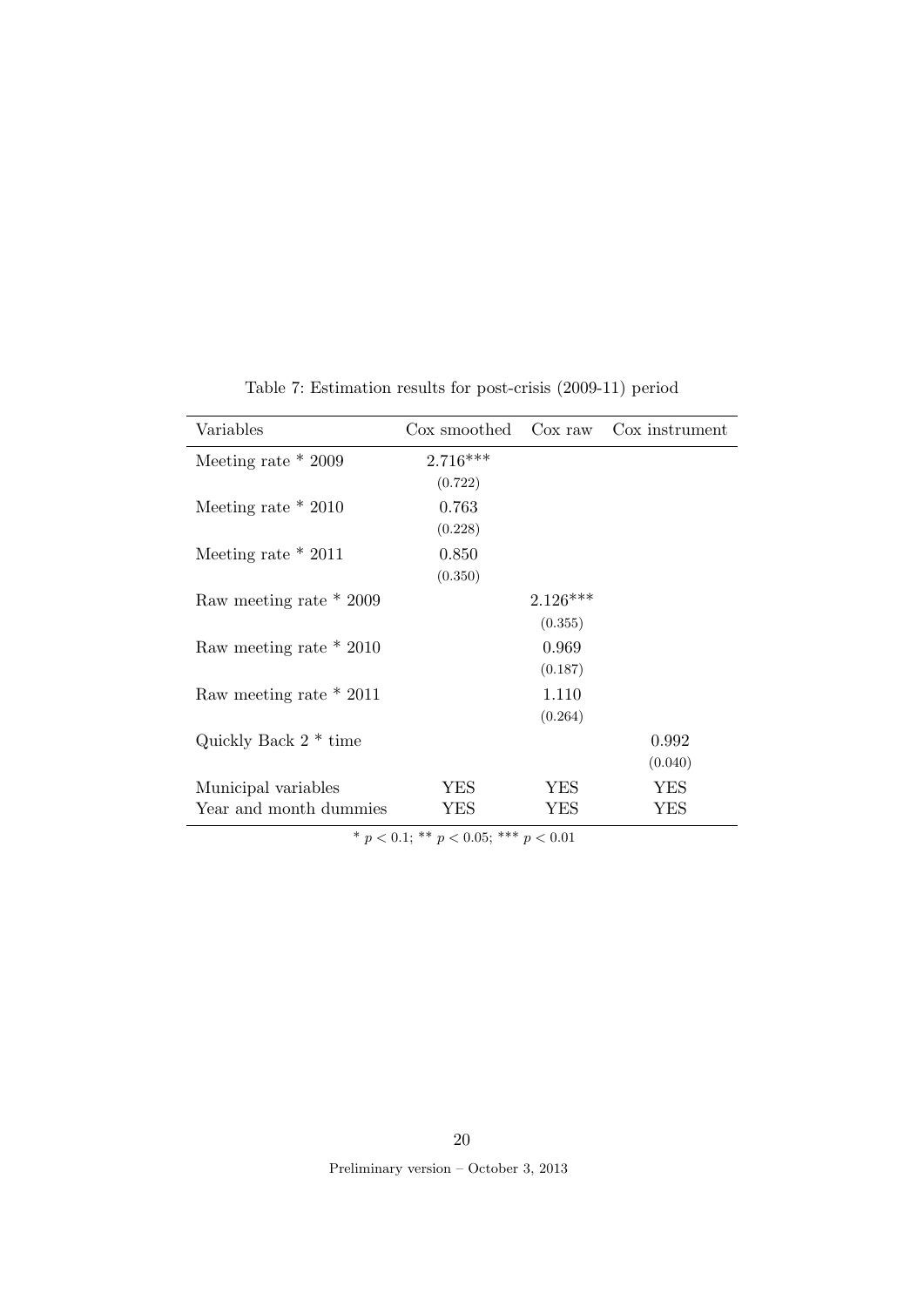Most importantly, by also including the measure for QB1 in our model, we confirm the previous results that QB1 has a significant and positive effect on the vacancy duration, whereas QB2 is still insignificant just like the negative estimates for the post-crisis model.

#### Leaving out January

When examining the data, there were some cases in which the meeting rate would be close to zero for some municipalities. This is due to the fact that the meeting intensity tends to be lower in January, right after a period with holidays and vacations. We leave out all vacancies from our data that start in January, in order to verify that our results are in fact robust to this. These estimation results, which are presented in the appendix, do not appear to be significantly different from when January is included in the model.

#### Estimations using municipal fixed effects and leaving out extreme durations

As a final robustness check, we estimate all of our models, substituting our municipal control variables presented in the data section, with a dummy variable for each municipality. We further run the models for a reduced dataset where any extreme vacancy durations, i.e. durations shorter than 1 week and longer than 3 months, are removed. The fixed effects estimates are qualitatively similar albeit slightly smaller in magnitude and less significant for the pre-crisis period, whereas they suggest negative and significant effects in the post-crisis period. When omitting extreme durations, we obtain results that are fairly similar to our original model.

21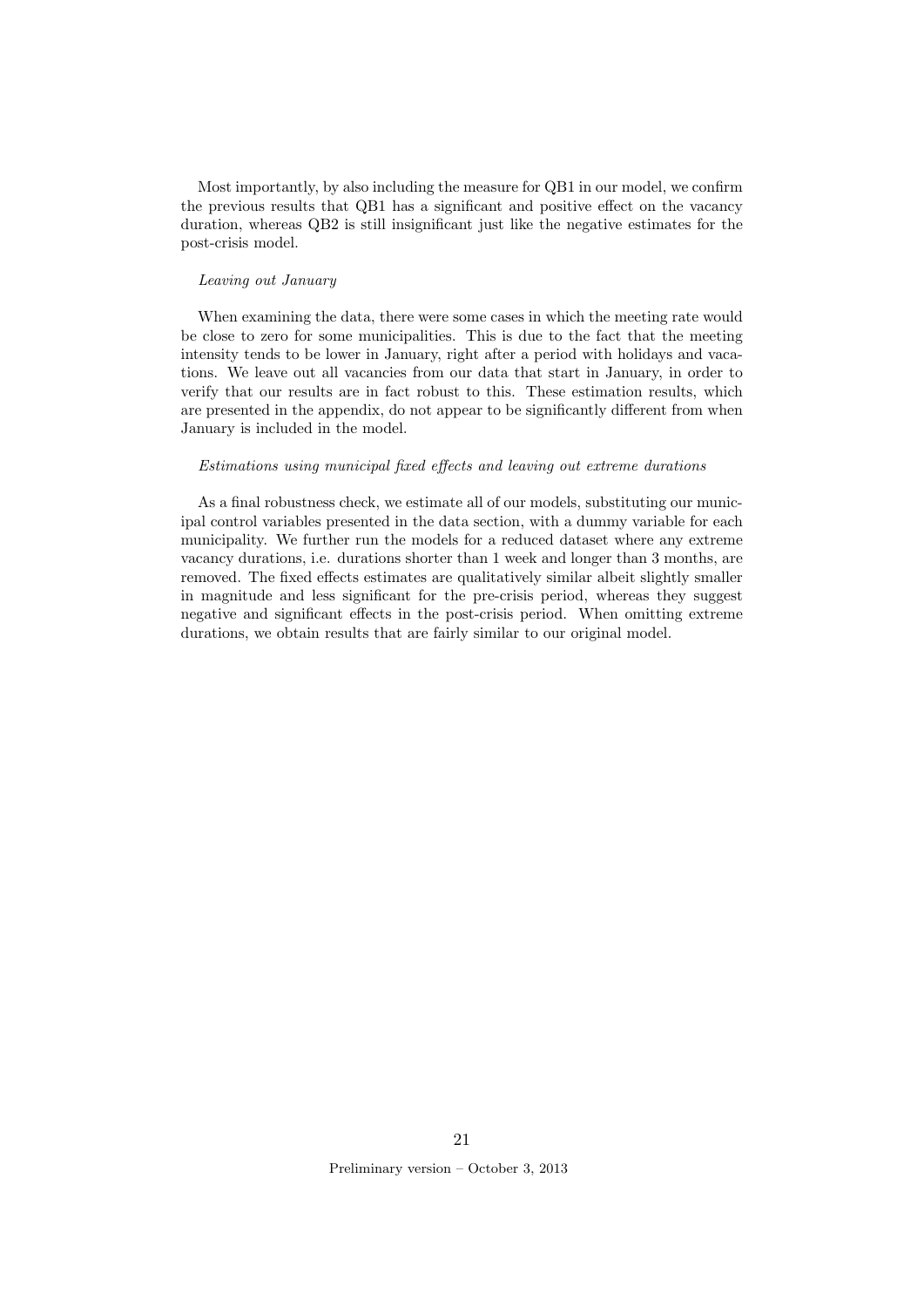### 7 Discussion and conclusion

Our estimations clearly suggest that there is strong cyclical variation present in the effect of meetings on vacancy durations in terms of positive effects in an economic downturn and small even negative, albeit insignificant, effects in the period characterized by an economic downturn.

Our results suggest that one should consider always stimulating the short side of the market; the supply side should be stimulated in economic upturns, as such an economic state is characterized by workers being in short supply, and interventions aimed at increasing effective labor supply appears to boost vacancy creation, too.

In such a scenario an unemployed worker receiving counseling from a case worker at the job center, may benefit from the counseling because he or she is inexperienced at job search and there are in fact plenty of jobs available. This in turn presents the employers posting a vacancy with more suitable candidates, as those who have applied may have done so based on case worker guidance. In that scenario it seems plausible that the hiring decision is made easier for the employer thus contributing to shortening the duration of the vacancy.

Conversely, a different scenario emerges in times of economic downturn. Here, there are less vacancies relative to unemployed workers, and consequently it intuitively makes less sense to stimulate the supply side of the labor market, as the shortage here is on the demand side. Continuing the strategy of stimulating supply in a downturn, may just lead to a "congestion effect", where employers are presented with an increased number of applicants and thus face prolonged vacancy durations as sorting through applicants is more time consuming.

This would suggest that both sides of the labor market would benefit from a cyclicality-oriented approach to ALMP. In short, we suggest that the supply side is stimulated in times of economic upturn (e.g. through more intensive meeting frequencies), whereas the focus should shift to the demand side and assisting the firms in finding the best applicants, and hence reduce the costs of sorting through piles of applications, during times of economic downturn. Such a strategy might lead to more job creation, or at least to shorter vacancy duration, during downturns.

22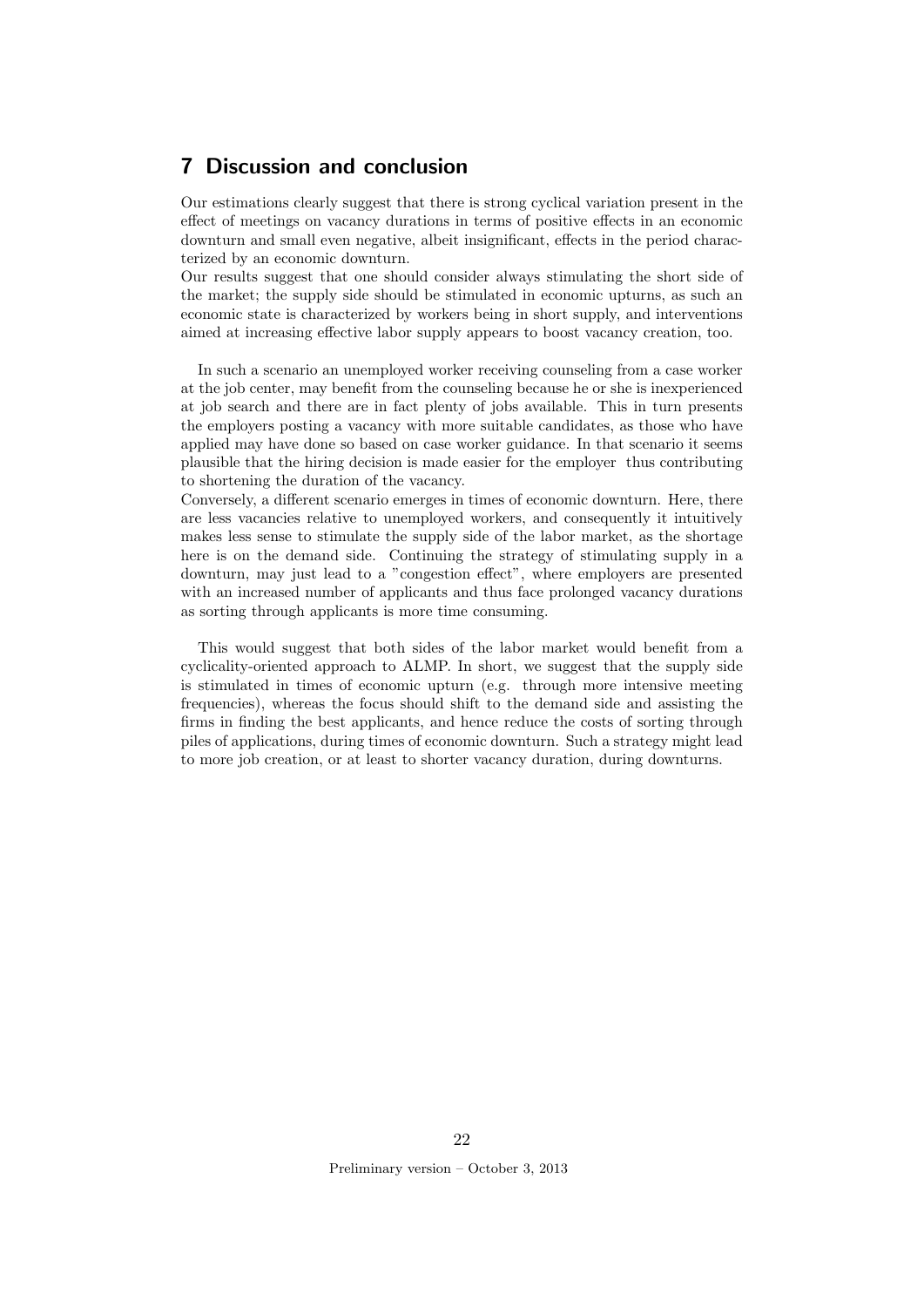### References

- [1] ARNI, P., LALIVE, R. and VAN OURS, J.C. 2009. How Effective Are Unemployment Benefit Sanctions? Looking Beyond Unemployment Exit. IZA DP No. 4509
- [2] ASHENFELTER, O., ASHMORE, D. and DESCHNES, O., 2005. Do unemployment insurance recipients actively seek work? Evidence from randomized trials in four U.S. States. Journal of Econometrics, 125(1), pp. 53-75.
- [3] BLACK, D.A., SMITH, J.A., BERGER, M.C. and NOEL, B.J., 2003. Is the Threat of Reemployment Services More Effective Than the Services Themselves? Evidence from Random Assignment in the Ul System. American Economic Review, 93(4), pp. 1313-1327.
- [4] BLANCHARD, O.J. and DIAMOND, P., 1989. The Beveridge Curve. Brookings Papers on Economic Activity, (1), pp. 1.
- [5] DARBY, M.R., HALTIWANGER, J. and PLANT, M., 1985. Unemployment Rate Dynamics and Persistent Unemployment under Rational Expectations. American Economic Review, 75(4), pp. 614-637.
- [6] DOLTON, P. and O'NEILL, D., 1996. Unemployment Duration and the Restart Effect: some Experimental Evidence. Economic Journal, 106(435), pp. 387-400.
- [7] FERTIG, M., KLUVE, J. and SCHMIDT, C.M., 2006. Der erweiterte Minijob für Arbeitslose Ein Reformvorschlag. (German). Perspektiven der Wirtschaftspolitik, 7(2), pp. 227-255.
- [8] FOUGERE, D., PRADEL, J. and ROGER, M., 2009. Does the public employment service affect search effort and outcomes? European Economic Review, 53(7), pp. 846-869.
- [9] GEERDSEN, L.P., 2006. Is there a Threat Effect of Labour Market Programmes? A Study of ALMP in the Danish UI System. Economic Journal, 116(513), pp. 738-750.
- [10] GEERDSEN, L.P. and HOLM, A., 2007. Duration of UI periods and the perceived threat effect from labour market programmes. Labour Economics, 14(3), pp. 639-652.
- $[11]$  HAGGLUND, P., 2011. Are there pre-programme effects of active placement efforts? Evidence from a social experiment. Economics Letters, 112(1), pp. 91-93.
- [12] HECKMAN, J.J., 1999. Doing it right: job training and education. Public Interest, (135), pp. 86.
- [13] KLUVE, J. and SCHMIDT, C.M., 2002. Can training and employment subsidies combat European unemployment? Economic Policy, 17(35), pp. 410-448.
- [14] LALIVE, R., VAN OURS, J.C. and ZWEIMÜLLER, J., 2005. The Effect of Benefit Sanctions on the Duration of Unemployment. Journal of the European Economic Association, 3(6), pp. 1386-1417.
- [15] MCVICAR, D., 2010. Does Job Search Monitoring Intensity Affect Unemployment? Evidence from Northern Ireland. Economica, 77(306), pp. 296-313.
- [16] PEDERSEN, J.M., ROSHOLM, M. and SVARER, M. 2012. Experimental Evidence on the Nature of the Danish Employment Miracle. IZA DP No. 6970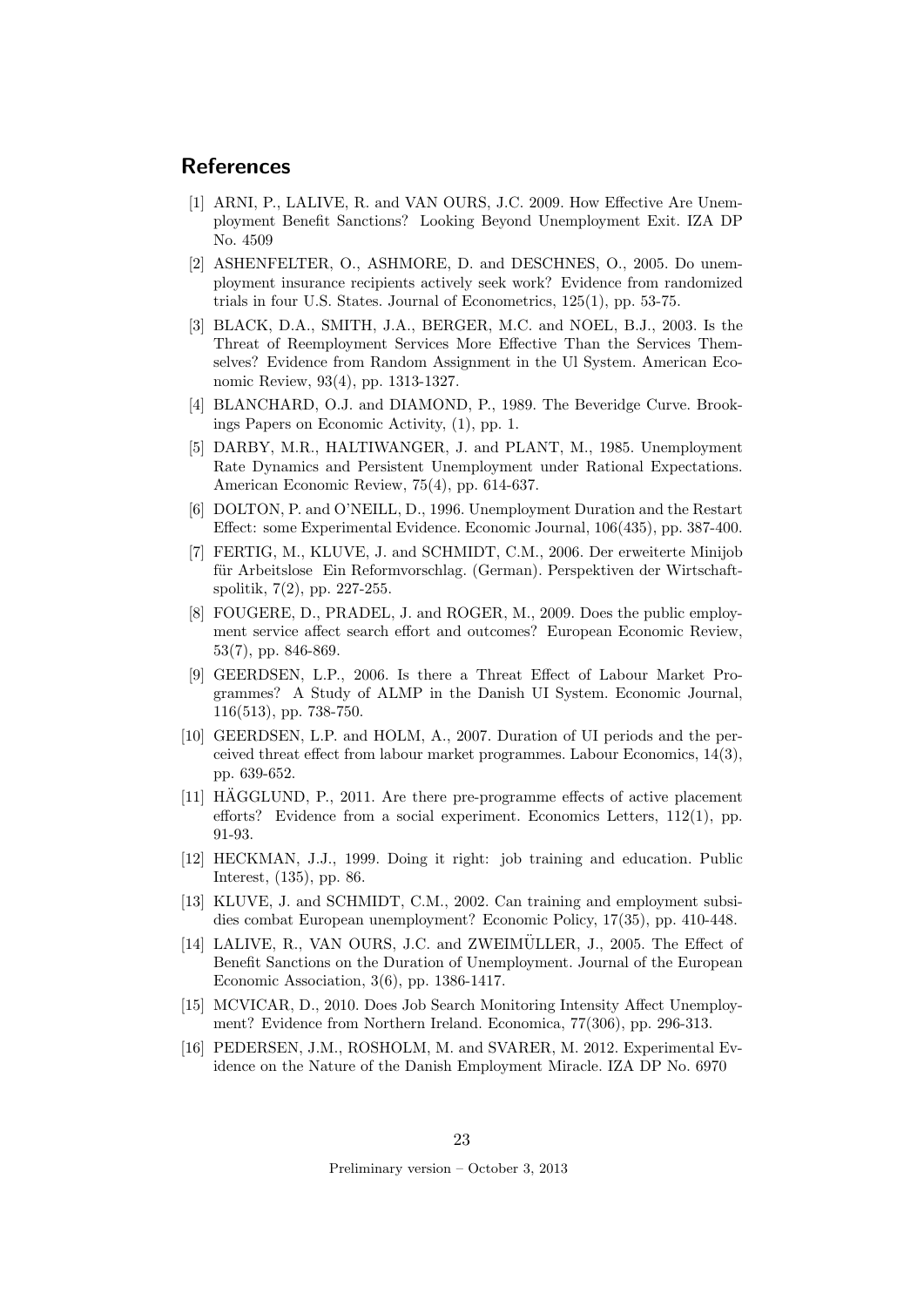- [17] PISSARIDES, C., 1986. Unemployment and Vacancies in Britain. Economic Policy, 1(3), pp. 499-559.
- [18] ROSHOLM, M., 2008. Experimental Evidence on the Nature of the Danish Employment Miracle. IZA DP No. 3620
- [19] ROSHOLM, M. and SVARER, M., 2008. The Threat Effect of Active Labour Market Programmes. Scandinavian Journal of Economics, 110(2), pp. 385-401
- [20] SVARER, M., 2011. The Effect of Sanctions on Exit from Unemployment: Evidence from Denmark. Economica, 78(312), pp. 751-778.
- [21] VAN DEN BERG, G.J. and VIKSTRÖM, J. 2009. Monitoring job offer decisions, punishments, exit to work, and job quality. IFAU working paper 2009:18.
- [22] VAN DEN BERG, G.J., ROSHOLM, M. and KJAERSGAARD, L. 2012. To Meet or Not to Meet (Your Case Worker) That is the Question. IZA DP No. 6476

24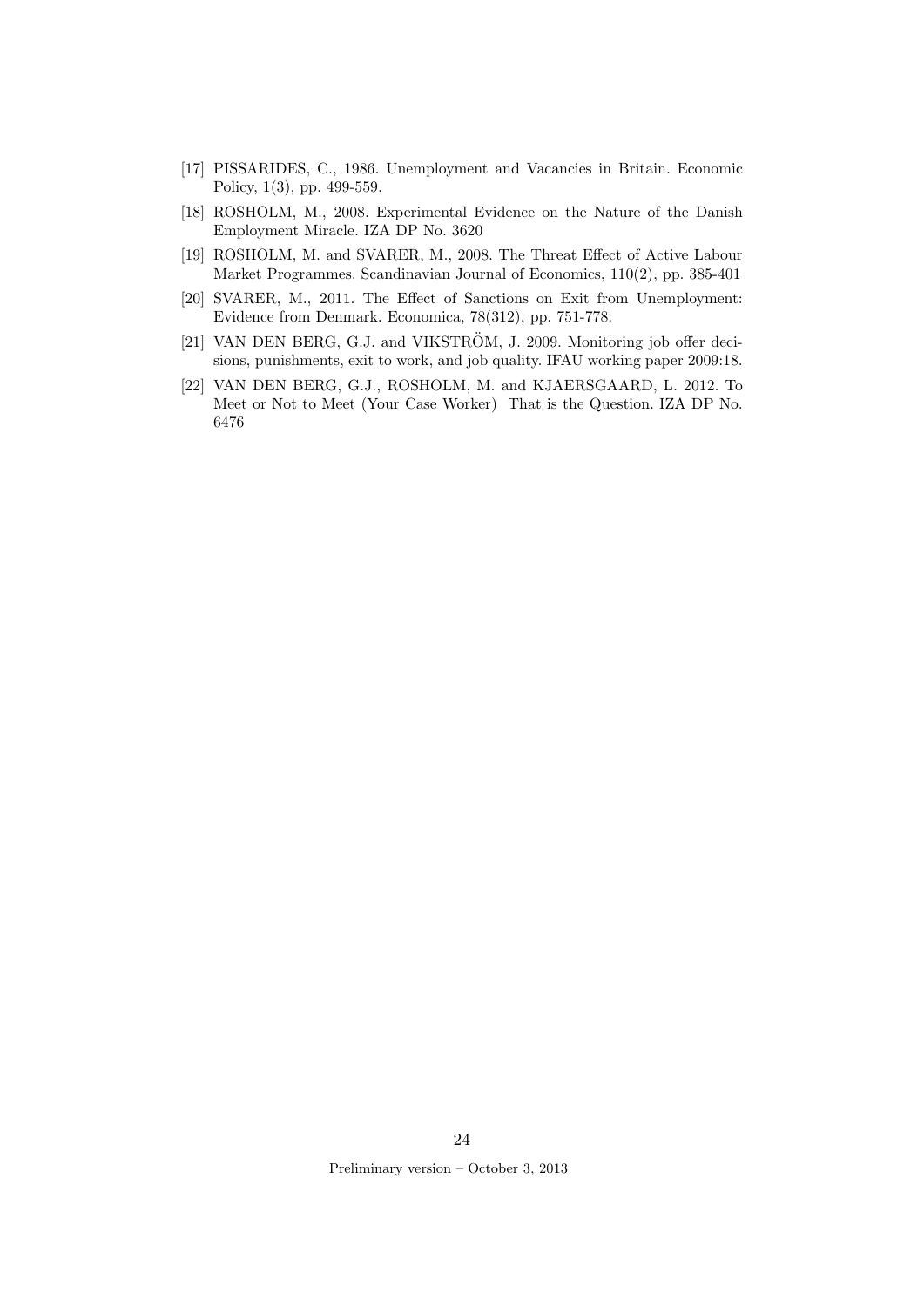# Appendix

Table VIII: Summary statistics for municipalities in the QB1 experiment

|                        | Mean    | Minimum   | Maximum | Obs    |
|------------------------|---------|-----------|---------|--------|
| Vacancy duration       | 22.7214 |           | 182     | 172571 |
| Meeting rate, smoothed | 0.1189  | 0.0048    | 0.4198  | 172571 |
| Meeting rate, raw      | 0.1224  |           | 0.6392  | 172571 |
| $V/U$ ratio            | 0.1158  | 0.0045    | 0.9560  | 172571 |
| GDP growth             | 0.1456  | $-2.4181$ | 3.8904  | 172571 |

Table IX: Summary statistics for municipalities in the QB2 experiment

|                        | Mean    | Minimum      | Maximum | Obs   |
|------------------------|---------|--------------|---------|-------|
| Vacancy duration       | 22.6849 |              | 182     | 58660 |
| Meeting rate, smoothed | 0.1125  | 0.0088       | 0.2489  | 58660 |
| Meeting rate, raw      | 0.1148  |              | 0.5356  | 58660 |
| $V/U$ ratio            | 0.0758  | $\mathbf{0}$ | 0.4343  | 58660 |
| GDP growth             | 0.1892  | $-2.4181$    | 3.8904  | 58660 |

25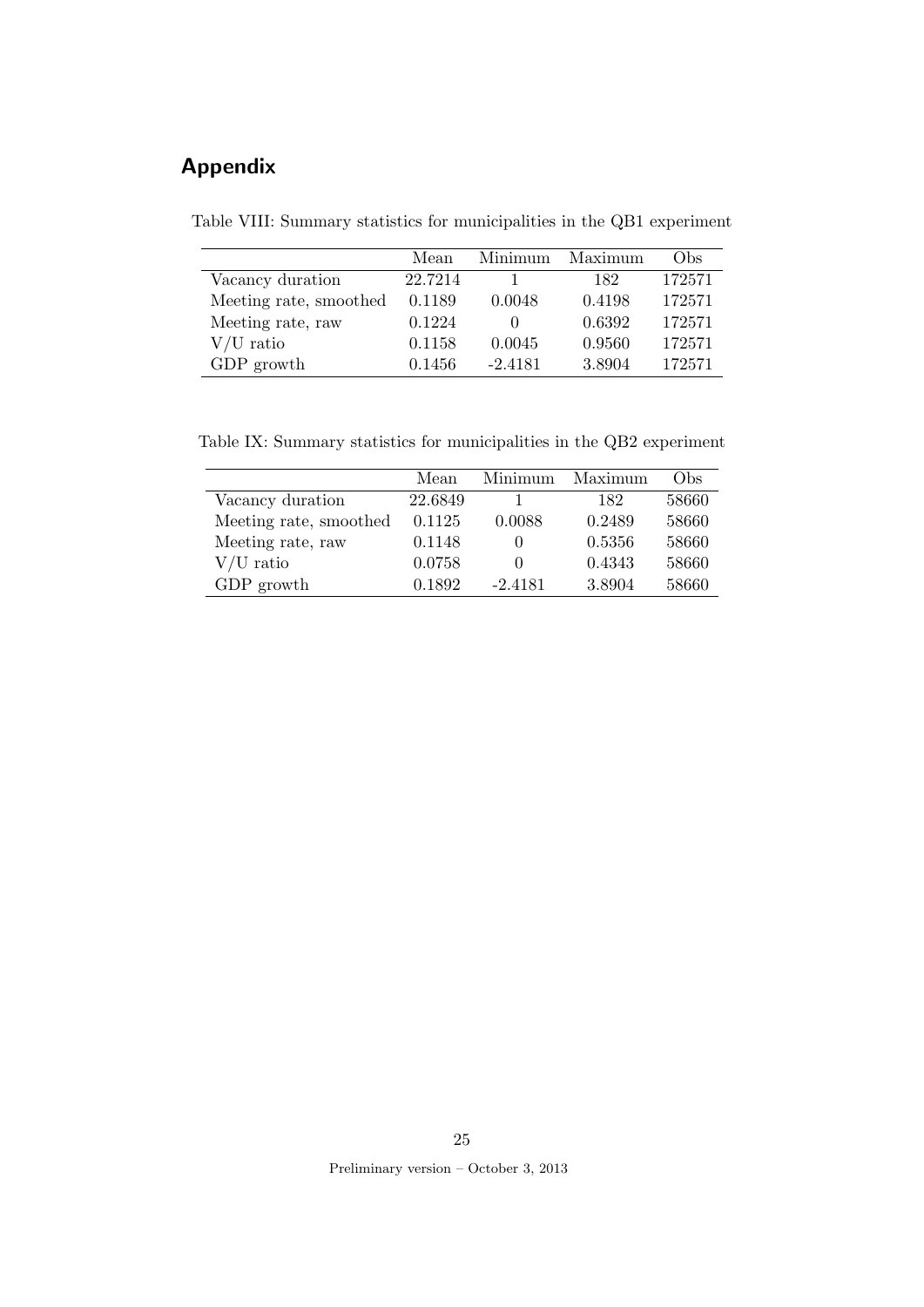| Variables              | Cox smoothed |
|------------------------|--------------|
| Meeting rate $*$ 2005  | 0.877        |
|                        | (0.172)      |
| Meeting rate $*$ 2006  | $1.563**$    |
|                        | (0.306)      |
| Meeting rate $*$ 2007  | $0.751*$     |
|                        | (0.120)      |
| Meeting rate $*$ 2008  | $0.430***$   |
|                        | (0.112)      |
| Meeting rate $*$ 2009  | $0.544**$    |
|                        | (0.154)      |
| Meeting rate $*2010$   | $0.541**$    |
|                        | (0.156)      |
| Meeting rate $*$ 2011  | 0.537        |
|                        | (0.262)      |
| Municipality FE        | <b>YES</b>   |
| Year and month dummies | YES          |

Table X: Cox estimations including municipal fixed effects

26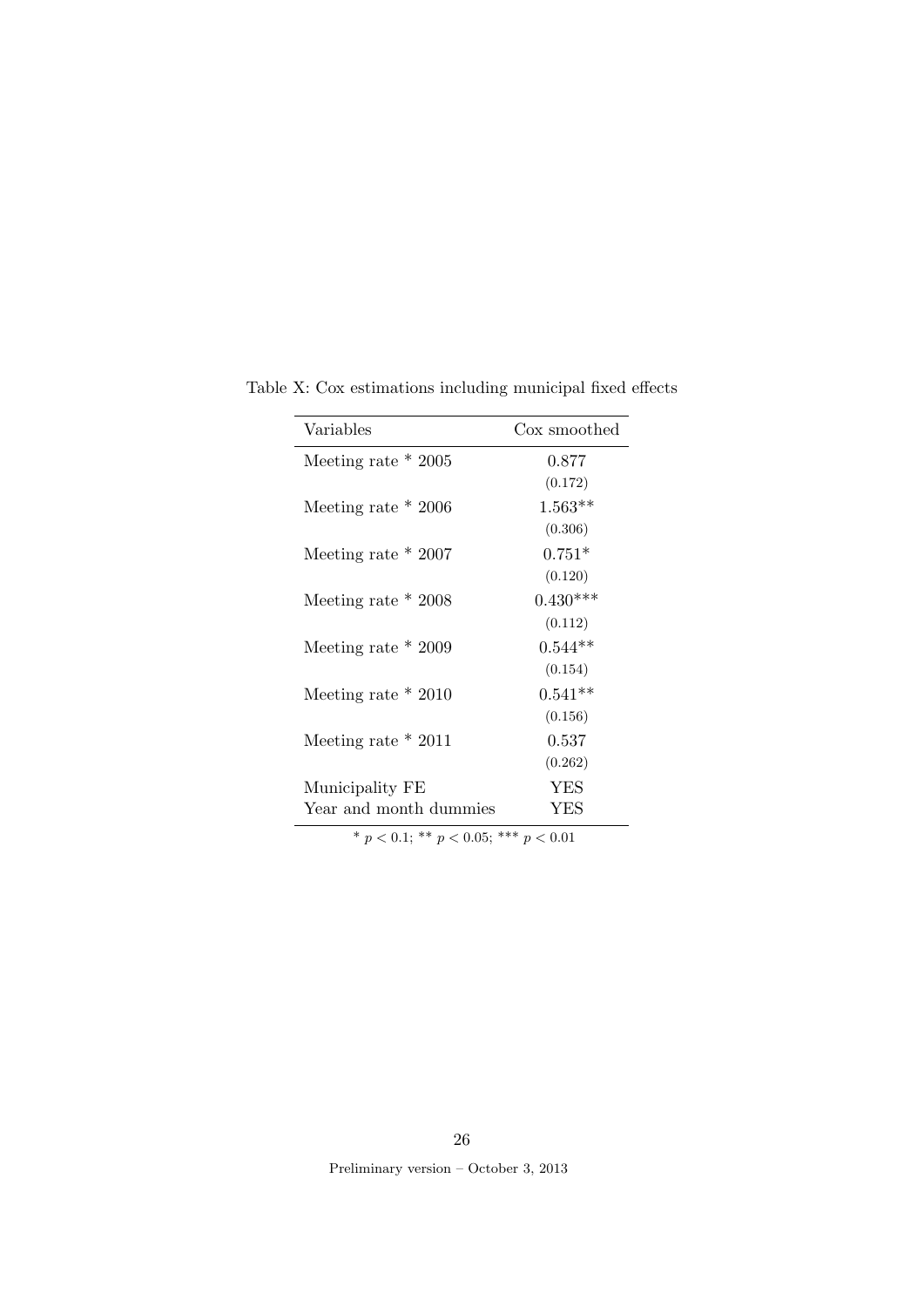| Variables             | Piecewise smoothed |
|-----------------------|--------------------|
| Meeting rate $*$ 2005 | 1.094              |
|                       | (0.352)            |
| Meeting rate $*$ 2006 | $2.133***$         |
|                       | (0.553)            |
| Meeting rate $*$ 2007 | 0.903              |
|                       | (0.189)            |
| Meeting rate $*$ 2008 | 0.685              |
|                       | (0.160)            |
| Meeting rate $*$ 2009 | 0.871              |
|                       | (0.281)            |
| Meeting rate $*2010$  | 0.939              |
|                       | (0.262)            |
| Meeting rate $*$ 2011 | 1.026              |
|                       | (0.385)            |
| Municipal variables   | YES                |
| Month dummies         | YES                |

Table XI: Piecewise constant estimations

27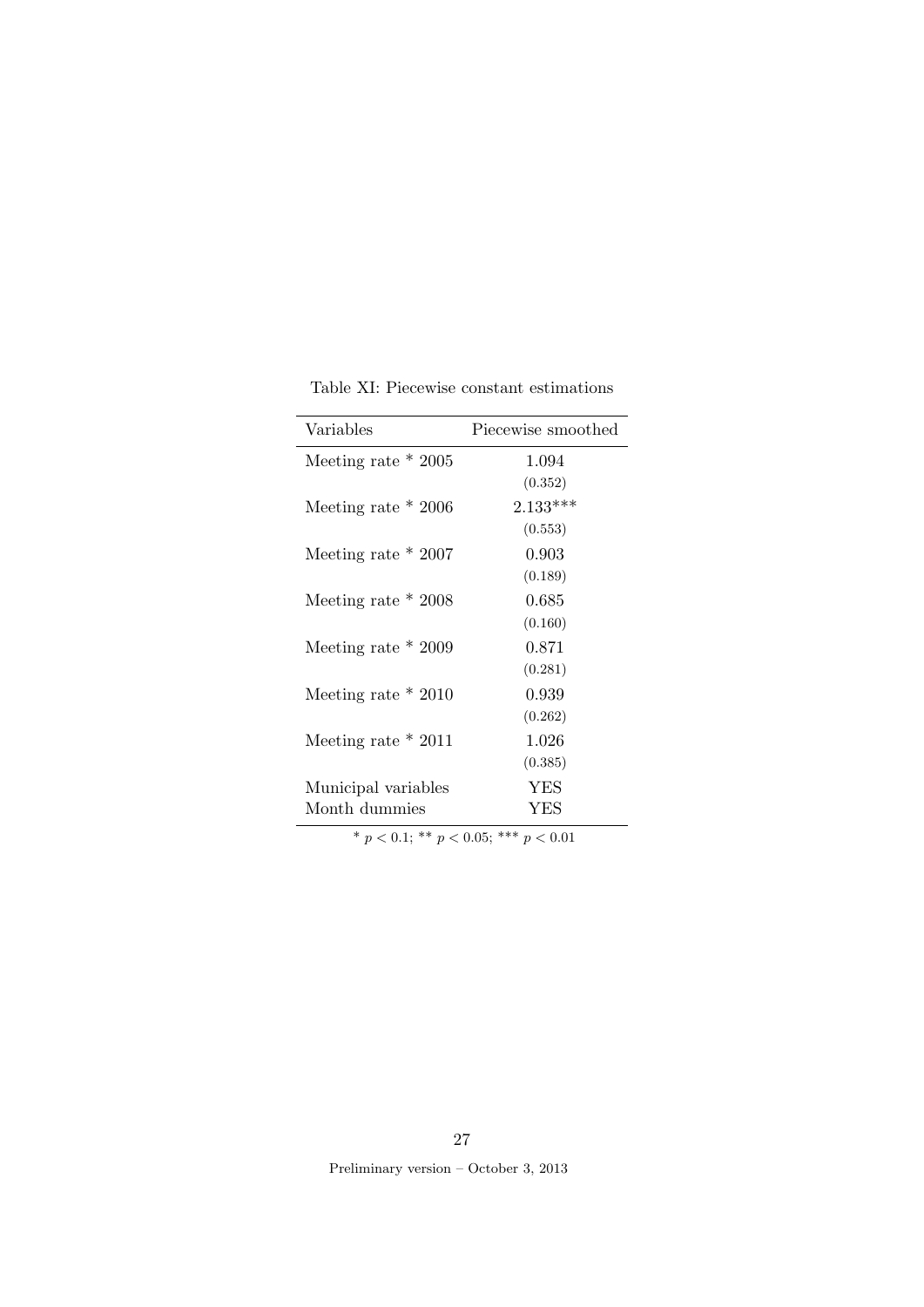|  | Table XII: Leaving out January |  |
|--|--------------------------------|--|
|  |                                |  |
|  |                                |  |

| Variables                                    | (Cox smoothed) |  |  |
|----------------------------------------------|----------------|--|--|
| Meeting rate $*$ 2005                        | 1.002          |  |  |
|                                              | (0.338)        |  |  |
| Meeting rate $*$ 2006                        | $2.196***$     |  |  |
|                                              | (0.608)        |  |  |
| Meeting rate $*$ 2007                        | 0.996          |  |  |
|                                              | (0.204)        |  |  |
| Meeting rate $*$ 2008                        | $0.655*$       |  |  |
|                                              | (0.152)        |  |  |
| Meeting rate $*$ 2009                        | 0.806          |  |  |
|                                              | (0.258)        |  |  |
| Meeting rate $*2010$                         | 0.908          |  |  |
|                                              | (0.266)        |  |  |
| Meeting rate $*$ 2011                        | 0.855          |  |  |
|                                              | (0.342)        |  |  |
| Municipal variables                          | <b>YES</b>     |  |  |
| Month dummies                                | <b>YES</b>     |  |  |
| * $n < 0.1$ · ** $n < 0.05$ · *** $n < 0.01$ |                |  |  |

Preliminary version – October 3, 2013